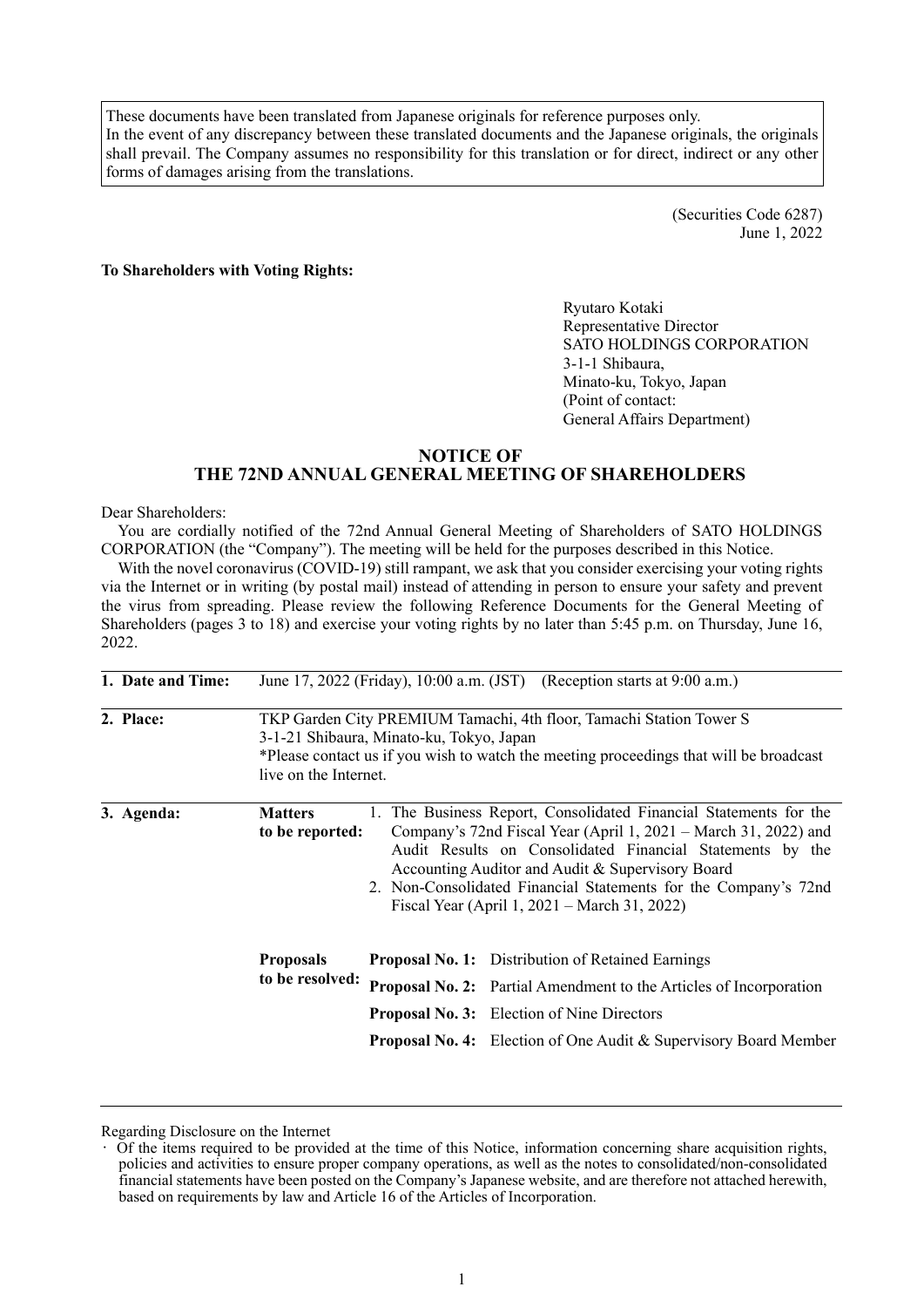Accordingly, the attachments to this Notice are part of the documents audited by the Audit & Supervisory Board and Accounting Auditor when preparing the Audit Report.

• Any updates to the reference documents for the general meeting of shareholders, business report and consolidated/ non-consolidated financial statements will be posted on the Company's website.

Information on the general meeting of shareholders (https://www.sato-global.com/ir/stockholder/shareholders.html)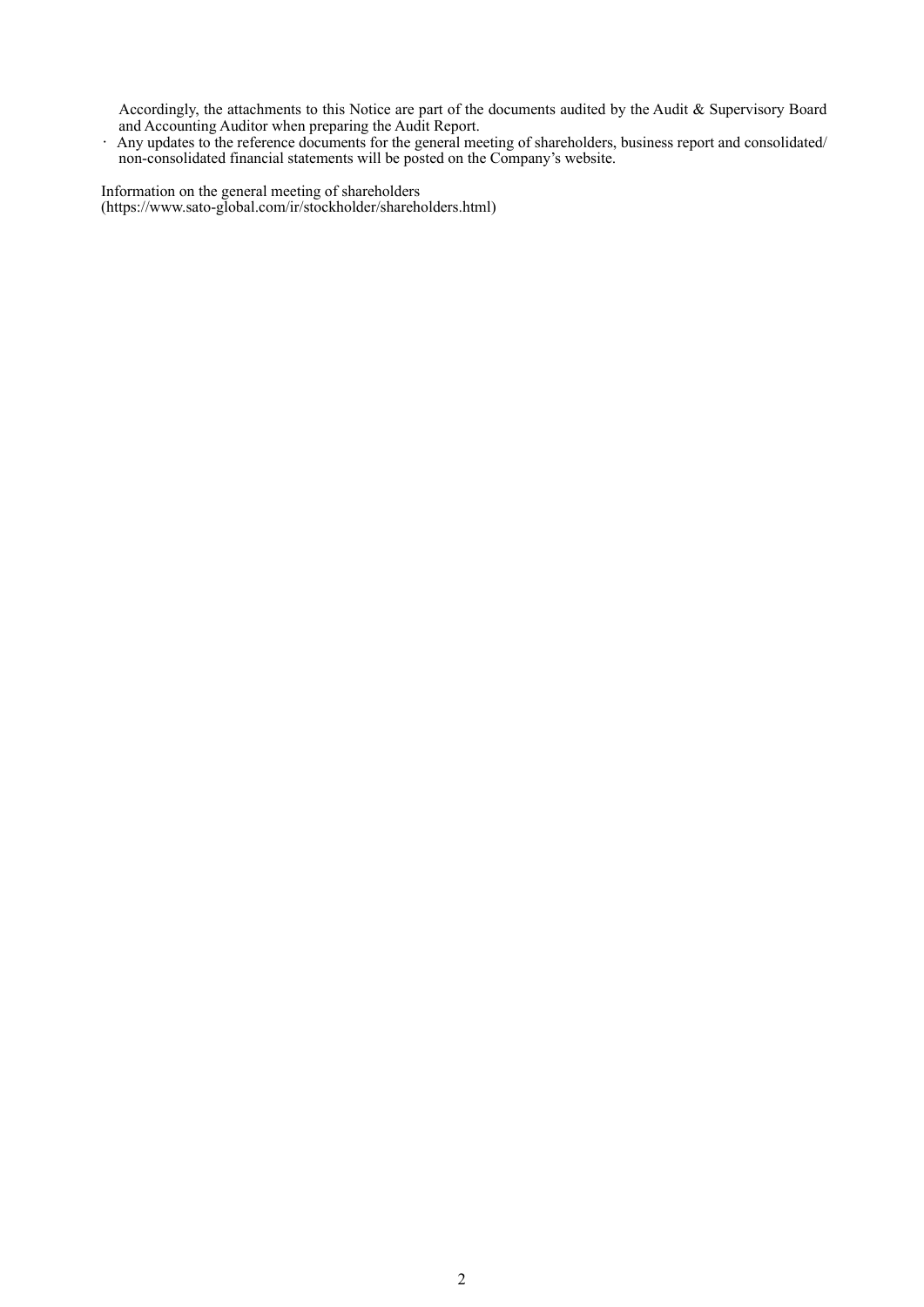# **Reference Documents for the General Meeting of Shareholders**

## **Proposal No. 1:** Distribution of Retained Earnings

After taking into account future business outlook and volatile changes in the business environment caused by the worldwide coronavirus outbreak, the Company has decided to continue distributing dividends in accordance with our corporate philosophy of four-way returns to stakeholders (see below) while allocating cash particularly to social contribution activities and to retaining jobs.

Based on this decision, the Company hereby proposes the following as the year-end dividend for the 72nd fiscal year:

| Type of dividend assets                                        | Cash                                                  |                                                                         |
|----------------------------------------------------------------|-------------------------------------------------------|-------------------------------------------------------------------------|
| Allocation of dividend assets and<br>total amount of dividends | Allocation of dividend:<br>Total amount of dividends: | 35 yen per share of common stock of<br>the Company<br>1,182,545,245 yen |
| Effective date                                                 | June 20, 2022                                         |                                                                         |

Combined with the interim dividend (35 yen per share), the total amount of annual dividends will be 70 yen per share, maintaining the same level as the previous fiscal year.



#### **Policy regarding the distribution of retained earnings in the form of dividends, etc.**

The Company's fundamental policy regarding distribution of profits is to provide four-way returns to our stakeholders: shareholders, employees, society, and the Company. The Company decides the distribution of profits based on the basic principles of increasing corporate value and ensuring stable, continuous dividends while retaining internal reserves for future business expansion, comprehensively considering business performance and climate.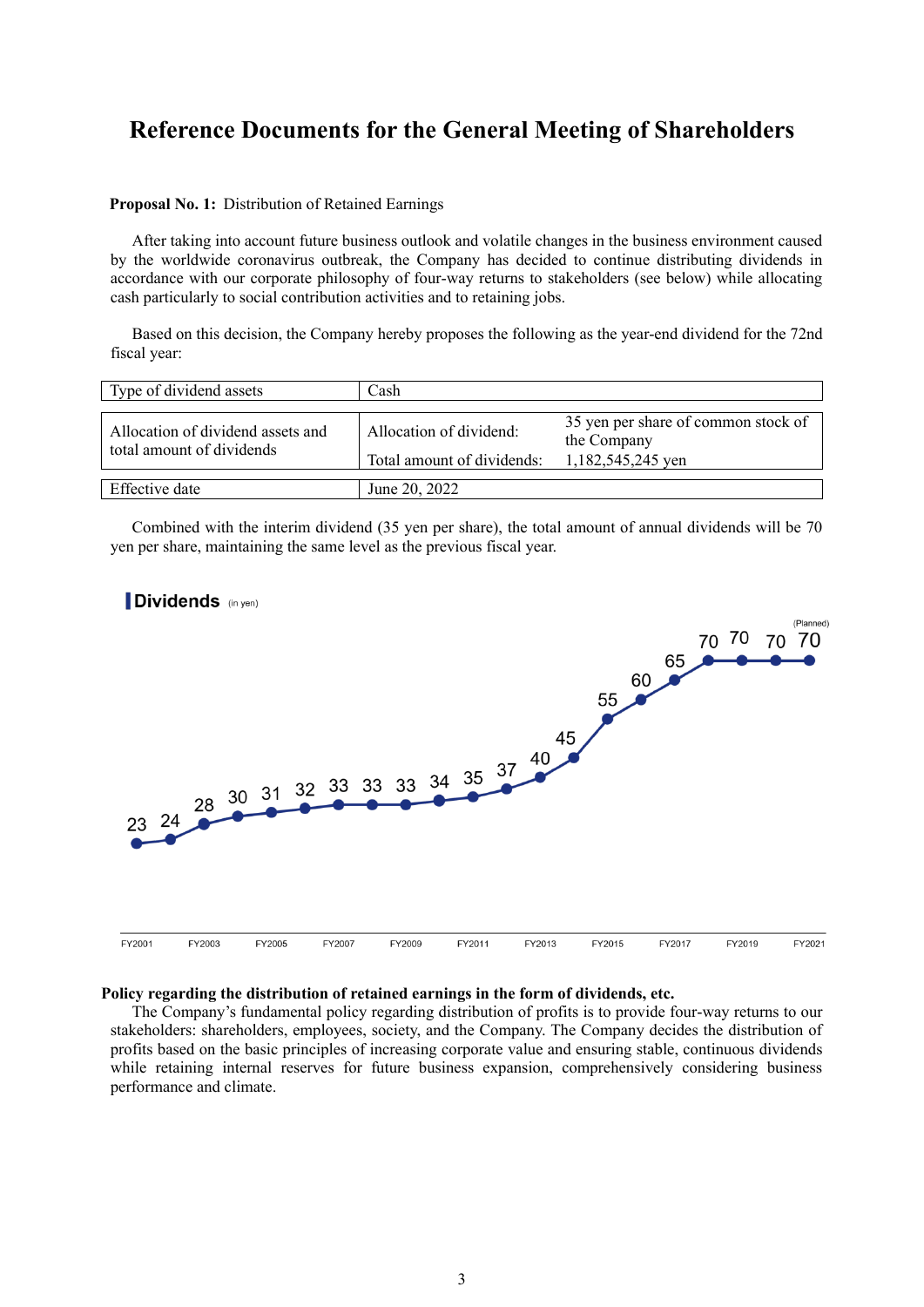# **Proposal No. 2:** Partial Amendment to the Articles of Incorporation

1. Reason for proposed amendment

With the proviso to Article 1 of the supplementary provisions for the Act Partially Amending the Companies Act (Act No. 70 of 2019) coming into force on September 1, 2022, the Company proposes to amend its Articles of Incorporation in the following manner as it prepares to introduce a system for providing general shareholder meeting materials in electronic format.

- (1) Delete Article 16 of the current Articles of Incorporation as it becomes obsolete and replace it with a new Article 16.
- (2) Set forth the new Article 16 in two paragraphs, with the second paragraph specifying how the paper-based supporting documents delivered to shareholders who request for them may be adjusted in scope considering the digital documents that the Company shall provide as stipulated in the first paragraph.
- (3) Add supplementary provisions regarding the effective date, etc., in line with the aforementioned.
- 2. Details of amendment

(Underlines indicate amendments)

| Current articles of incorporation                                                                                                                                                                                                                                                                                                                                                                                                                                                                                    | Proposed amendment                                                                                                                                                                                                                                                                                                                                                                                                                                                                                                                                                                                 |
|----------------------------------------------------------------------------------------------------------------------------------------------------------------------------------------------------------------------------------------------------------------------------------------------------------------------------------------------------------------------------------------------------------------------------------------------------------------------------------------------------------------------|----------------------------------------------------------------------------------------------------------------------------------------------------------------------------------------------------------------------------------------------------------------------------------------------------------------------------------------------------------------------------------------------------------------------------------------------------------------------------------------------------------------------------------------------------------------------------------------------------|
| (Internet-based disclosure of reference data for the<br>general meeting of shareholders)<br>Article 16<br>In convening a general meeting of shareholders,<br>the Company may deem to have supplied<br>information about matters to be stated or indicated<br>in reference documents for the general meeting,<br>business reports, financial statements and<br>consolidated financial statements to shareholders,<br>by disclosing the information via Internet used<br>method in accordance with applicable laws and | (Deleted)                                                                                                                                                                                                                                                                                                                                                                                                                                                                                                                                                                                          |
| ordinances.<br>(New)                                                                                                                                                                                                                                                                                                                                                                                                                                                                                                 | (Providing information in electronic format)<br>Article 16<br>In convening a general meeting of shareholders,<br>1.<br>the Company shall use electronic means to<br>provide reference documents and other<br>supporting materials.<br>While Japan's Ministry of Justice mandates the<br>2.<br>provision of certain information in its ordinance,<br>the Company may exclude some or all of such<br>information from the paper-based documents<br>delivered to shareholders who request for them<br>by the record date (for voting), if it makes the<br>information available in electronic format. |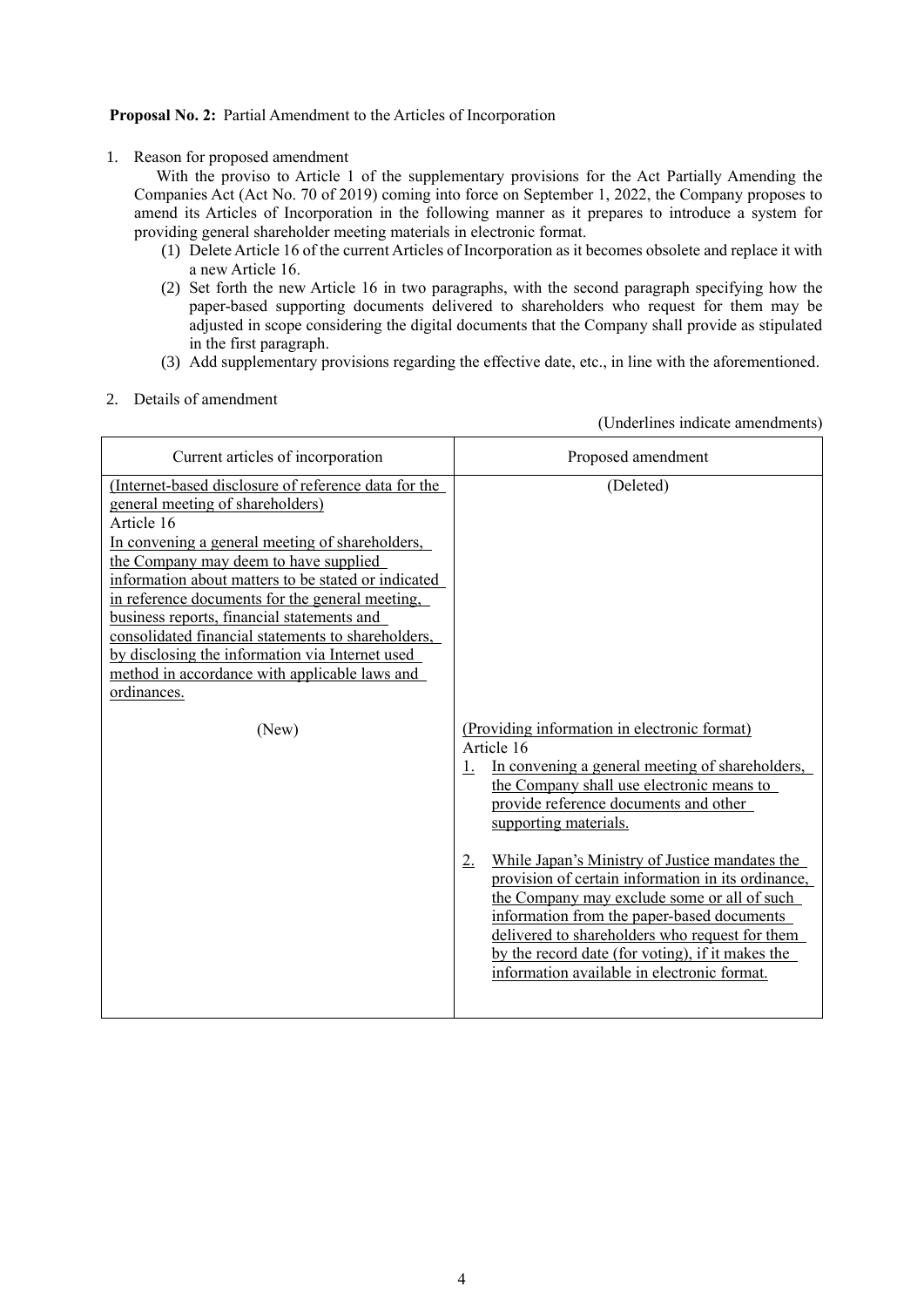| Current articles of incorporation | Proposed amendment                                                                                                                                                                                                                                                                                                                                                                                          |
|-----------------------------------|-------------------------------------------------------------------------------------------------------------------------------------------------------------------------------------------------------------------------------------------------------------------------------------------------------------------------------------------------------------------------------------------------------------|
| (New)                             | Supplementary provisions<br>The deletion of the current Article 16 and the<br>$\perp$<br>application of the new Article 16 in its place<br>shall take effect from September 1, 2022<br>(hereinafter referred to as the "Effective Date"),<br>when the proviso to Article 1 of the<br>supplementary provisions for the Act Partially<br>Amending the Companies Act (Act No. 70 of<br>2019) comes into force. |
|                                   | Notwithstanding the preceding paragraph, the<br>2.<br>current Article 16 shall remain applicable to any<br>general meeting of shareholders held within six<br>months of the Effective Date.                                                                                                                                                                                                                 |
|                                   | These supplementary provisions shall be deleted<br>$\underline{3}$ .<br>six months after the Effective Date or three<br>months after the date of the general meeting of<br>shareholders when held as specified in the<br>preceding paragraph, whichever is later.                                                                                                                                           |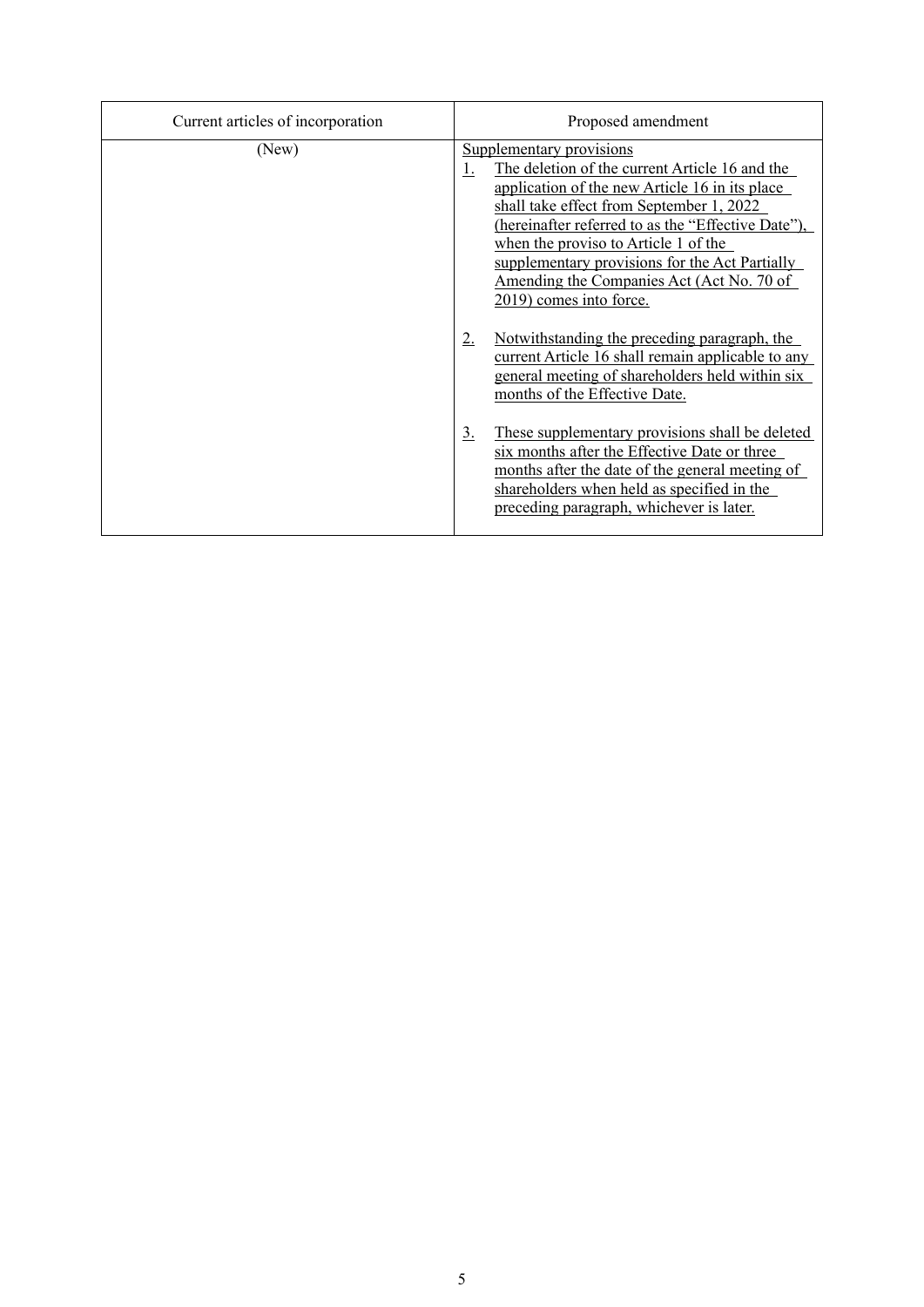## **Proposal No. 3:** Election of Nine Directors

The terms of office of all nine directors elected last year will expire at the conclusion of this year's annual general meeting of shareholders. The Company hereby proposes the reelection of nine directors as decided by the board of directors.

The candidates are as follows:

| No. |                                                                          | Name                | Position( $s$ ) at the<br>Company                                       | Attendance at the<br>board of directors<br>meetings |
|-----|--------------------------------------------------------------------------|---------------------|-------------------------------------------------------------------------|-----------------------------------------------------|
| 1   | For reelection                                                           | Ryutaro Kotaki      | Representative<br>Director, President<br>and CEO                        | 13/13 (100%)                                        |
| 2   | For reelection                                                           | Yoichi Abe          | Representative<br>Director, Vice<br>President                           | 13/13 (100%)                                        |
| 3   | For reelection                                                           | Hiroyuki Konuma     | Director, Vice<br>President                                             | 13/13 (100%)                                        |
| 4   | For reelection                                                           | Tatsuo Narumi       | Director, Chair of the<br>Senior Executive<br><b>Management Meeting</b> | 13/13 (100%)                                        |
| 5   | For reelection<br>Independent officer<br>Candidate for external director | Yuko Tanaka         | Director, Chair of the<br>Nomination Advisory<br>Committee              | 13/13 (100%)                                        |
| 6   | For reelection<br>Independent officer<br>Candidate for external director | Ryoji Itoh          | Director                                                                | 13/13 (100%)                                        |
| 7   | For reelection<br>Independent officer<br>Candidate for external director | Hideo Yamada        | Director, Chair of the<br>Board                                         | 13/13 (100%)                                        |
| 8   | For reelection<br>Independent officer<br>Candidate for external director | Sadayoshi Fujishige | Director, Chair of the<br>Remuneration<br><b>Advisory Committee</b>     | 13/13 (100%)                                        |
| 9   | For reelection<br>Independent officer<br>Candidate for external director | Yoshiko Nonogaki    | Director                                                                | $10/10(100\%)$                                      |

Notes:

2. Ms. Tanaka, Mr. Itoh, Mr. Yamada, Mr. Fujishige and Ms. Nonogaki are candidates to become external directors. The Company has appointed them as independent officers under the provisions of the Tokyo Stock Exchange and has filed a notification to that effect with the Exchange.

For Ms. Nonogaki, her attendance figure is based on the number of meetings conducted after she assumed her post as director following last year's annual general meeting of shareholders.

- 3. To let directors and Audit & Supervisory Board members focus on performing their duties adequately, the Company covers them with liability insurance that protects and indemnifies them from losses or claims of losses which may arise from actions taken within the scope of their responsibilities. All director candidates named above will be subject to the insurance once they are reelected, and the insurance cover will be renewed during their term of office.
- 4. To let external directors and external Audit & Supervisory Board members focus on performing their duties adequately, the Company's current Articles of Incorporation also sets forth that the Company may enter into agreements with them in accordance with the provisions of Article 427, Paragraph (1) of the Companies Act, to limit their personal liabilities to the minimum extent permitted by law.

The Company shall continue such agreement with the external director candidates named above if they are reelected as proposed.

<sup>1.</sup> No material conflicts of interest exist between the Company and any of the above candidates for director.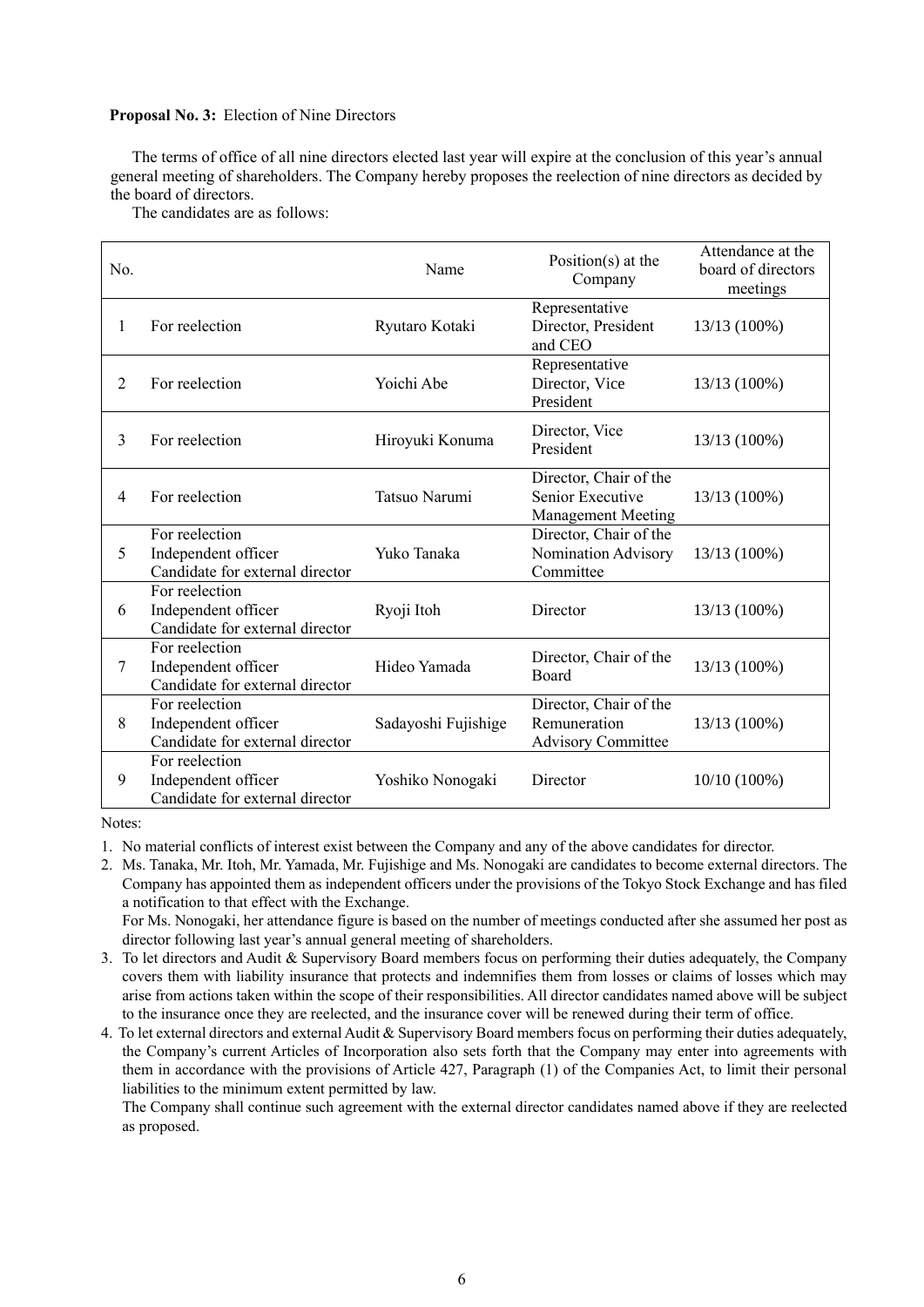# Reference

1. Skill matrix for directors and Audit & Supervisory Board members

The following shows skills/competencies of the Company's directors and Audit & Supervisory Board members (including new candidate nominated from Proposal No. 4) mapped against what is expected of their roles.

Directors and Audit & Supervisory Board members have skills/competencies that are appropriately wellbalanced with the Company's needs.

|                                            |           |             |                                    |   | Knowledge and experience to<br>lead management and business<br>appropriately |              | Knowledge and experience to<br>establish and maintain an<br>appropriate management<br>foundation |   |             | Panoramic perspectives to<br>ensure sustainability |   |              |
|--------------------------------------------|-----------|-------------|------------------------------------|---|------------------------------------------------------------------------------|--------------|--------------------------------------------------------------------------------------------------|---|-------------|----------------------------------------------------|---|--------------|
|                                            | Executive | Independent | Name                               | a | b                                                                            | $\mathbf{c}$ | d                                                                                                | e | $\mathbf f$ | g                                                  | h | <sup>i</sup> |
|                                            |           |             | Ryutaro Kotaki                     |   | 0                                                                            |              |                                                                                                  |   |             |                                                    |   |              |
|                                            |           |             | Yoichi Abe                         |   |                                                                              |              |                                                                                                  |   |             |                                                    |   |              |
|                                            |           | -           | Hiroyuki Konuma                    | ٠ | O                                                                            |              |                                                                                                  |   |             | ●                                                  |   |              |
|                                            |           |             | Tatsuo Narumi                      |   |                                                                              |              |                                                                                                  |   |             |                                                    |   |              |
| Directors                                  |           |             | Yuko Tanaka                        |   |                                                                              |              |                                                                                                  |   |             | $\bullet$                                          |   |              |
|                                            |           |             | Ryoji Itoh                         |   |                                                                              |              |                                                                                                  |   |             |                                                    |   |              |
|                                            |           |             | Hideo Yamada                       |   |                                                                              |              |                                                                                                  |   |             | $\bullet$                                          |   |              |
|                                            |           |             | Sadayoshi Fujishige                |   |                                                                              |              |                                                                                                  |   | ●           |                                                    |   |              |
|                                            |           |             | Yoshiko Nonogaki                   | ▶ |                                                                              |              |                                                                                                  |   |             | ●                                                  |   |              |
| Board members<br>Supervisory<br>Audit $\&$ |           |             | Junichi Nagakura                   |   |                                                                              |              |                                                                                                  |   |             | €                                                  |   |              |
|                                            |           |             | Kiyohiko Yoshii<br>(New candidate) |   |                                                                              |              |                                                                                                  |   |             |                                                    |   |              |
|                                            |           |             | Noriko Yao                         |   |                                                                              |              |                                                                                                  |   | ●           |                                                    |   |              |
|                                            |           |             | Naoki Kubo                         |   |                                                                              |              |                                                                                                  |   |             |                                                    |   |              |

Note that the table outlines particular skills/competencies that reflect the individual's experience and expertise, and is not an exhaustive definition of their capabilities.

a. Business/Organizational management:

Have experience in management/executive positions at listed companies (including subsidiaries) or experience managing public and independent organizations

- b. Industry knowledge (sales/technology):
- Have practical experience in the Company's core business of auto-ID solutions
- c. International business:

Have global experience, including overseas assignments

- d. Finance and accounting:
- Have practical experience and expertise
- e. Legal and compliance: Have practical experience and expertise
- f. Human resource and labor relations:

Have practical experience and expertise

g. Governance and sustainability:

Possess knowledge to realize sound and transparent governance together with sustainable business growth h. Risk management:

Have practical experience and expertise

i. Diversity:

Bring diversity (in terms of gender, nationality or experience in different industries) to the board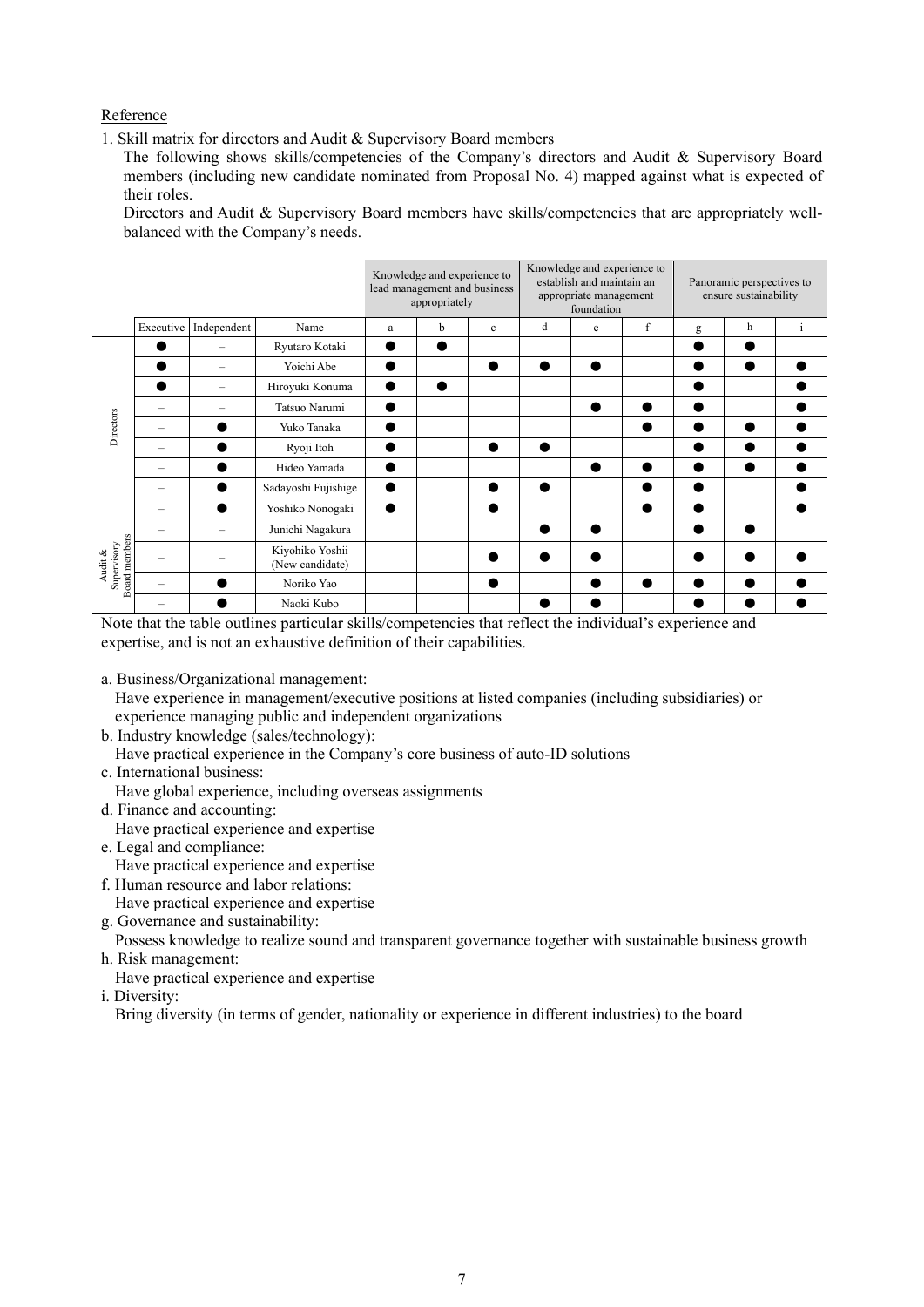#### 2. Appointment and dismissal of directors

The Company's policy is to select via a transparent process candidates who are able to actively contribute to the board's managerial decision-making and oversight function with their extensive experience/expertise and excellent character/discernment.

In April 2021, the Company established the Nomination Advisory Committee as an advisory committee to the board of directors. Chaired by an independent external director, the committee comprised in majority of external directors, functions to not only propose the appointment and dismissal of individual candidates, but also look into the board's composition and overall operation (including decision making on appointment policies or standards/processes and succession planning) to provide advice and recommendations.

Appointment/selection criteria are as follows:

a. Candidates for internal director

Candidates need to be executive officers who possess the following experience, skills and attributes.

-Strategic judgment from a medium- to long-term perspective (ability to get to the essence of matters, think critically, and have foresight and decisiveness)

-Leadership qualities to unite the organization and carry through radical changes (ability to lead collaboration, innovation and talent development toward results)

-High ethical standards and accountability toward the company and society (integrity, acumen, alignment with corporate values, and impartiality)

-Strong sense of independence and awareness of problems (pertaining to market, business, company resources and self-improvement)

-Sufficient industry experience/knowledge and abundant mental/physical strength (work performance and personal health)

Candidates for representative directors and executive leaders must, in addition to the above, have an outstanding track record of delivering successful results.

b. Candidates for external director

Candidates need to meet the following requirements and be chosen from diverse fields of specialization (such as business management, academia, law, or finance). The number of external directors must account for majority of the board for proper governance.

-Able to get to the essence of matters and raise issues to management in a rigorous manner

-Able to place priority on attending the company's board meetings and committing to board duties c. Appointment/selection process

When consulted by the board of directors, the Nomination Advisory Committee engages in discussions to prepare and submit a candidate list based on the above criteria. The board shall deliberate on the committee's recommendations to select director candidates or appoint representative directors and executive directors.

d. Dismissal process

If there is objective evidence or other reasons to suggest that representative directors and executive leaders are deviating materially from the appointment/selection criteria, the Nomination Advisory Committee will discuss their dismissal and present its recommendations when consulted by the board of directors. Dismissal shall be granted upon deliberation and consent of the board.

If directors are deemed to not fully meet the criteria, the board will not nominate them for election or reelection at the next general meeting of shareholders.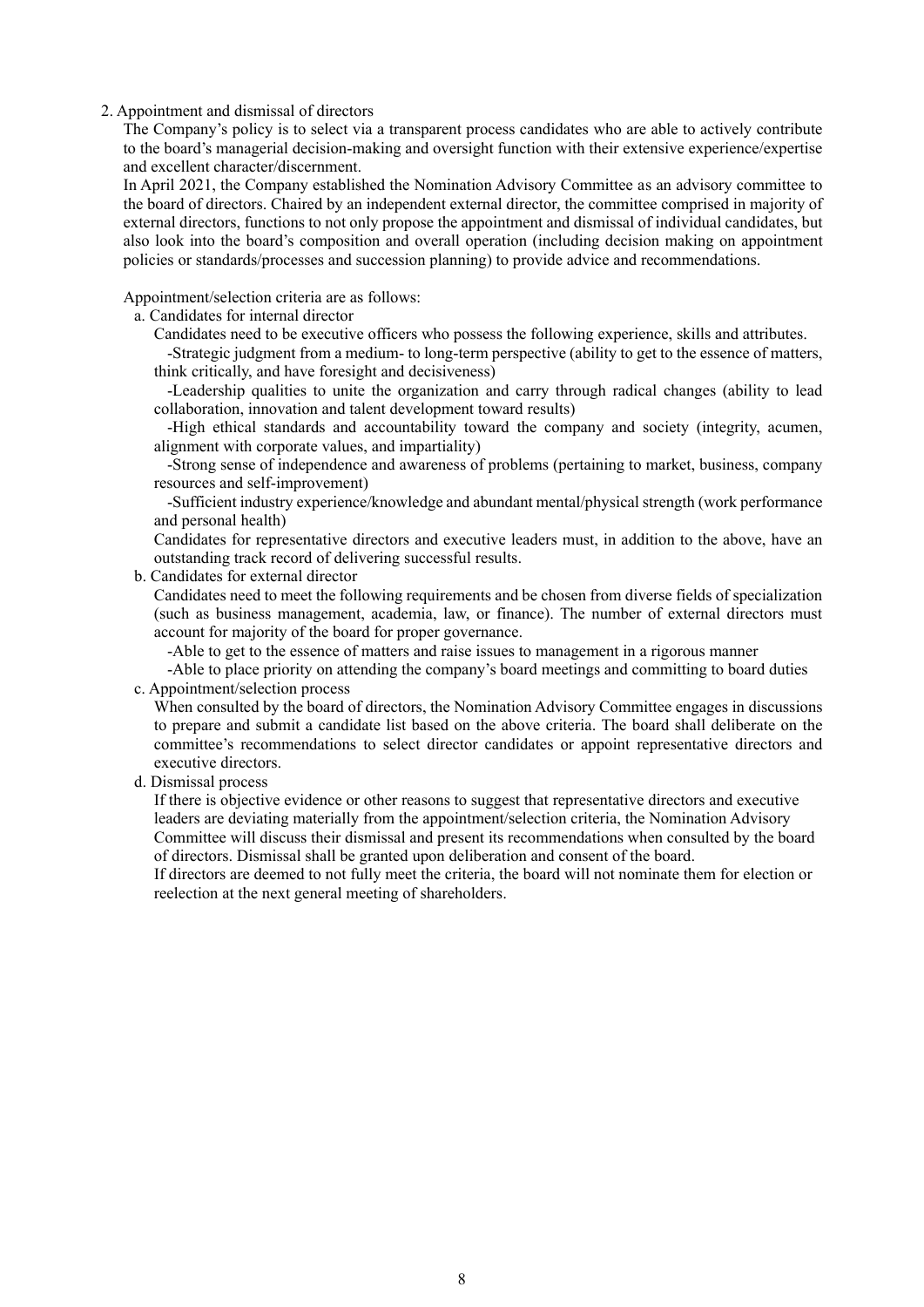| No.          | Name<br>(Date of birth)                                                                                                                                                                                                                                                                                                                                                                                                                                                                                                                                                                                                                                                                                                                                                                                                                                                                                                                                                                                                |                  | Career summary of positions/responsibilities held at the Company<br>(key concurrent roles)                    | Number of<br>company<br>shares owned |  |  |  |
|--------------|------------------------------------------------------------------------------------------------------------------------------------------------------------------------------------------------------------------------------------------------------------------------------------------------------------------------------------------------------------------------------------------------------------------------------------------------------------------------------------------------------------------------------------------------------------------------------------------------------------------------------------------------------------------------------------------------------------------------------------------------------------------------------------------------------------------------------------------------------------------------------------------------------------------------------------------------------------------------------------------------------------------------|------------------|---------------------------------------------------------------------------------------------------------------|--------------------------------------|--|--|--|
|              |                                                                                                                                                                                                                                                                                                                                                                                                                                                                                                                                                                                                                                                                                                                                                                                                                                                                                                                                                                                                                        | February 1988    | Joined the Company                                                                                            |                                      |  |  |  |
|              |                                                                                                                                                                                                                                                                                                                                                                                                                                                                                                                                                                                                                                                                                                                                                                                                                                                                                                                                                                                                                        | <b>July 2007</b> | Executive Officer and Senior Manager of Printer Sales<br>Promotion Dept., Sales Division                      |                                      |  |  |  |
|              | Ryutaro Kotaki<br>(July 16, 1964)                                                                                                                                                                                                                                                                                                                                                                                                                                                                                                                                                                                                                                                                                                                                                                                                                                                                                                                                                                                      | October 2011     | <b>Executive Officer:</b><br>Director and General Manager of Domestic Sales Dept.,<br><b>SATO</b> Corporation |                                      |  |  |  |
|              | For reelection                                                                                                                                                                                                                                                                                                                                                                                                                                                                                                                                                                                                                                                                                                                                                                                                                                                                                                                                                                                                         | April 2012       | Executive Officer; President, SATO Techno Lab Co., Ltd.                                                       |                                      |  |  |  |
|              | Years of service: 6                                                                                                                                                                                                                                                                                                                                                                                                                                                                                                                                                                                                                                                                                                                                                                                                                                                                                                                                                                                                    | April 2013       | Senior Executive Officer;<br>President, SATO Technology Co., Ltd.                                             | 29,610                               |  |  |  |
|              | Attendance at the                                                                                                                                                                                                                                                                                                                                                                                                                                                                                                                                                                                                                                                                                                                                                                                                                                                                                                                                                                                                      | <b>July 2014</b> | Vice President                                                                                                |                                      |  |  |  |
|              | board of directors<br>meetings: 13/13                                                                                                                                                                                                                                                                                                                                                                                                                                                                                                                                                                                                                                                                                                                                                                                                                                                                                                                                                                                  | April 2016       | Executive Vice President and COO;<br>President, SATO Corporation                                              |                                      |  |  |  |
|              | $(100\%)$                                                                                                                                                                                                                                                                                                                                                                                                                                                                                                                                                                                                                                                                                                                                                                                                                                                                                                                                                                                                              | June 2016        | Representative Director, Executive Vice President and COO                                                     |                                      |  |  |  |
|              |                                                                                                                                                                                                                                                                                                                                                                                                                                                                                                                                                                                                                                                                                                                                                                                                                                                                                                                                                                                                                        | April 2018       | Representative Director, President and CEO (to present)                                                       |                                      |  |  |  |
| $\mathbf{1}$ |                                                                                                                                                                                                                                                                                                                                                                                                                                                                                                                                                                                                                                                                                                                                                                                                                                                                                                                                                                                                                        | May 2021         | Chairman, Japan Automatic Identification Systems<br>Association (to present)                                  |                                      |  |  |  |
|              | (Current position(s) at the Company)<br>Representative Director, President and CEO                                                                                                                                                                                                                                                                                                                                                                                                                                                                                                                                                                                                                                                                                                                                                                                                                                                                                                                                     |                  |                                                                                                               |                                      |  |  |  |
|              | (Reasons for nomination)<br>Mr. Kotaki has held key positions in the Company's Japanese sales company (SATO Corporation) and the president role of<br>its R&D business company, during which period he also served as executive officer for nine years expanding sales in Japan<br>and improving product development processes. In April 2016, he took office as the Company's vice president and chief<br>operating officer, and serving concurrently as the president of SATO Corporation, he has led the SATO Group with strong<br>leadership, driving domestic businesses to also support the global expansion of customers. Since April 2018, he is directing<br>and supervising management as representative director and president of the Company, utilizing his extensive experience and<br>knowledge. The Company has determined that he is qualified to drive business management to further pursue globalization<br>and maximize customer value, and therefore renominates him as a candidate for director. |                  |                                                                                                               |                                      |  |  |  |
|              | (Message from the candidate to shareholders)<br>I would first like to sincerely thank you for your continued support of our businesses.<br>In my role, I hope to dedicate my efforts to implementing our medium-term management plan and managing risks not only<br>from the still-prevalent pandemic but also from geopolitical tensions and hyperinflation. As SATO moves to the Tokyo Stock<br>Exchange's new prime market in April 2022, we will work to integrate ESG into our corporate model in the spirit of Ceaseless<br>Creativity (our corporate motto). We will also strive to further hone our core competency in genbaryoku, toward improving                                                                                                                                                                                                                                                                                                                                                            |                  |                                                                                                               |                                      |  |  |  |

the value we provide customers and increasing our corporate value.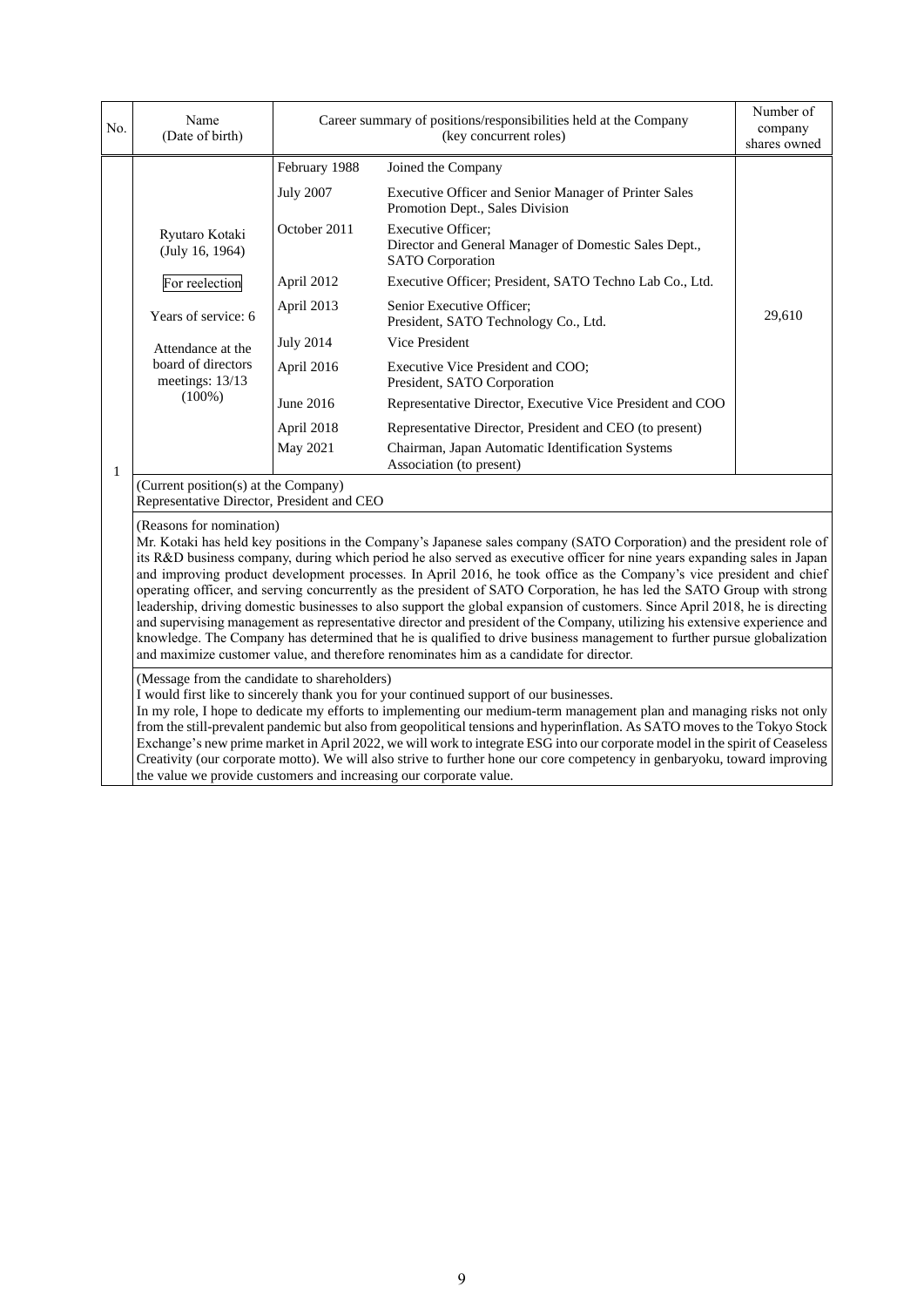| No.            | Name<br>(Date of birth)                                                                                                                                                                                                                                                                                                                                                                                                                                                                                                                                                                                                                                                                                                                                                                                                                                                                                                                                                                                                                                       | Career summary of positions/responsibilities held at the Company<br>(key concurrent roles) |                                                                                                                                                        | Number of<br>company<br>shares owned |  |  |
|----------------|---------------------------------------------------------------------------------------------------------------------------------------------------------------------------------------------------------------------------------------------------------------------------------------------------------------------------------------------------------------------------------------------------------------------------------------------------------------------------------------------------------------------------------------------------------------------------------------------------------------------------------------------------------------------------------------------------------------------------------------------------------------------------------------------------------------------------------------------------------------------------------------------------------------------------------------------------------------------------------------------------------------------------------------------------------------|--------------------------------------------------------------------------------------------|--------------------------------------------------------------------------------------------------------------------------------------------------------|--------------------------------------|--|--|
|                |                                                                                                                                                                                                                                                                                                                                                                                                                                                                                                                                                                                                                                                                                                                                                                                                                                                                                                                                                                                                                                                               | April 1980                                                                                 | Joined Mitsubishi Corporation                                                                                                                          |                                      |  |  |
|                | Yoichi Abe<br>(September 13, 1957)                                                                                                                                                                                                                                                                                                                                                                                                                                                                                                                                                                                                                                                                                                                                                                                                                                                                                                                                                                                                                            | December 2013                                                                              | Joined the Company<br>Head of President's Office                                                                                                       |                                      |  |  |
|                |                                                                                                                                                                                                                                                                                                                                                                                                                                                                                                                                                                                                                                                                                                                                                                                                                                                                                                                                                                                                                                                               | April 2016                                                                                 | Executive Officer and CFO                                                                                                                              |                                      |  |  |
|                | For reelection                                                                                                                                                                                                                                                                                                                                                                                                                                                                                                                                                                                                                                                                                                                                                                                                                                                                                                                                                                                                                                                | April 2018                                                                                 | Vice President and CFO                                                                                                                                 |                                      |  |  |
|                | Years of service: 4                                                                                                                                                                                                                                                                                                                                                                                                                                                                                                                                                                                                                                                                                                                                                                                                                                                                                                                                                                                                                                           | June 2018                                                                                  | Director, Vice President and CFO                                                                                                                       | 7,925                                |  |  |
|                |                                                                                                                                                                                                                                                                                                                                                                                                                                                                                                                                                                                                                                                                                                                                                                                                                                                                                                                                                                                                                                                               | June 2020                                                                                  | Representative Director, Vice President, CFO and CCO                                                                                                   |                                      |  |  |
|                | Attendance at the<br>board of directors<br>meetings: 13/13                                                                                                                                                                                                                                                                                                                                                                                                                                                                                                                                                                                                                                                                                                                                                                                                                                                                                                                                                                                                    | April 2021                                                                                 | Representative Director, Vice President, overseeing global<br>business and corporate planning                                                          |                                      |  |  |
|                | $(100\%)$                                                                                                                                                                                                                                                                                                                                                                                                                                                                                                                                                                                                                                                                                                                                                                                                                                                                                                                                                                                                                                                     | April 2022                                                                                 | Representative Director, Vice President, overseeing global<br>business, and Regional Operations Officer for North and<br>Central Americas (to present) |                                      |  |  |
|                | (Current position(s) at the Company)<br>Representative Director, Vice President                                                                                                                                                                                                                                                                                                                                                                                                                                                                                                                                                                                                                                                                                                                                                                                                                                                                                                                                                                               |                                                                                            |                                                                                                                                                        |                                      |  |  |
| $\overline{c}$ | (Reasons for nomination)<br>Mr. Abe was appointed executive officer and CFO after joining SATO in December 2013 as head of President's Office. He<br>has been in charge of finance/accounting, IT, legal, risk management and other important functions. Since his appointment<br>as director in 2018, he has supervised management, mainly from a financial and strategic perspective. While serving as CFO,<br>he has responded promptly to changes in economic conditions and business environment and promoted effective governance<br>on a global level. He also demonstrates strong leadership as representative director (since June 2020) and applies his<br>extensive domestic/overseas experience and insights to lead the Company's high-potential global business, which he started<br>overseeing in April 2021. The Company has determined that he would further contribute to driving and strengthening<br>corporate governance for the continual improvement of corporate value, and therefore renominates him as a candidate for<br>director. |                                                                                            |                                                                                                                                                        |                                      |  |  |
|                | (Message from the candidate to shareholders)<br>I would like to send my heartfelt thoughts to those affected by the coronavirus and express my condolences for the lives that<br>were lost due to the pandemic. I also convey my respect and gratitude to health care professionals and everyone who are<br>doing their best to control the spread of the virus.<br>SATO envisions to give things their own IDs and connect them to the world through our tagging technology, amid market<br>uncertainties and fragmentation in the global business environment. I will utilize my experience and knowledge toward<br>establishing sustainable growth and stable profits for the company and achieving our medium-term management plan.<br>Furthermore, I will do my utmost to actively provide the necessary oversight, checks and balances, and advice for advancing<br>our businesses, so as to increase our corporate value and meet the expectations of our shareholders. I look forward to your<br>continued support.                                   |                                                                                            |                                                                                                                                                        |                                      |  |  |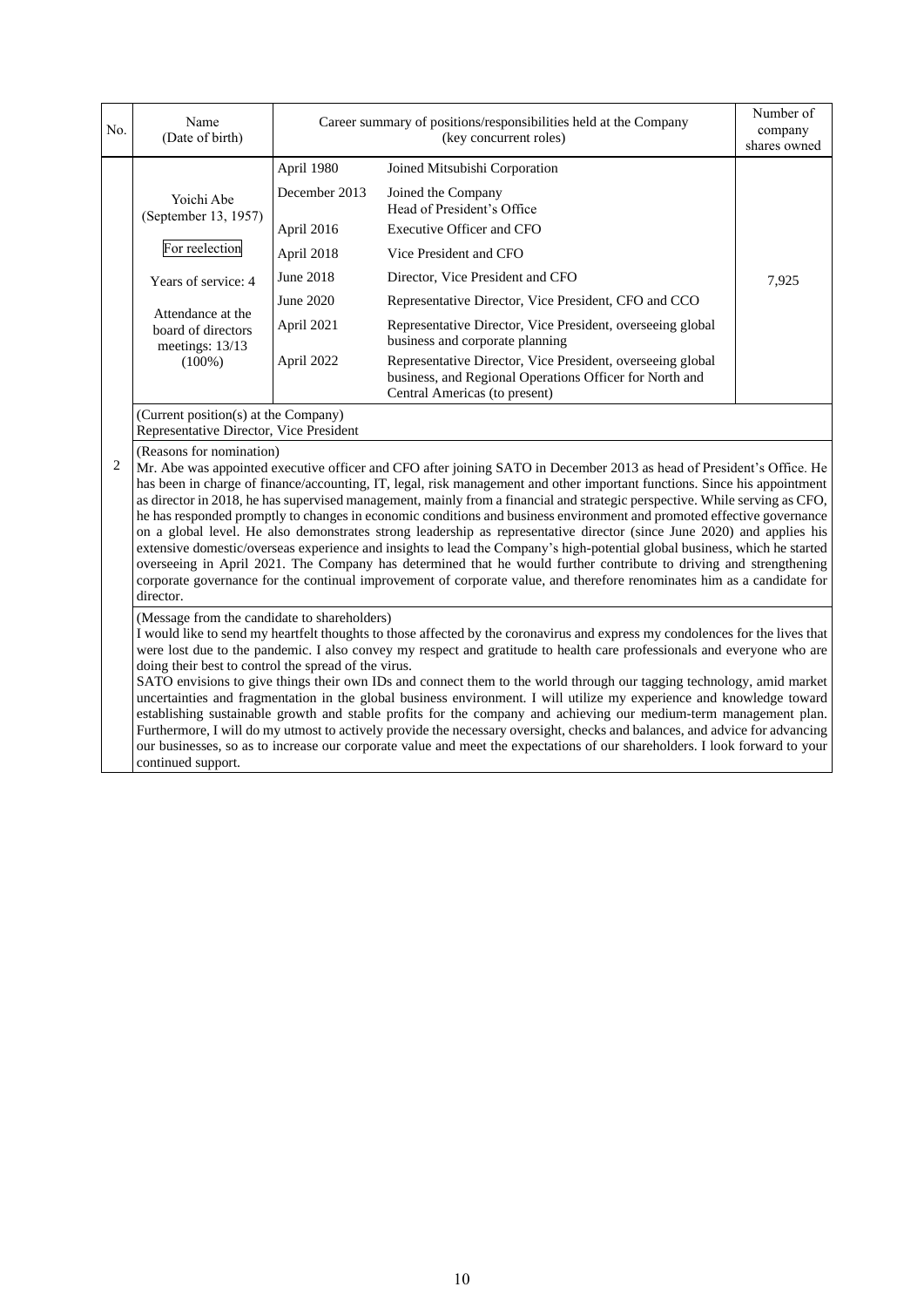| No. | Name<br>(Date of birth)                                                                                                                                                                                                                                                                                                                                                                                                                                                                                                                                                                                                                                                                                                                                                                                                     |                  | Career summary of positions/responsibilities held at the Company<br>(key concurrent roles)<br>shares owned |       |  |  |
|-----|-----------------------------------------------------------------------------------------------------------------------------------------------------------------------------------------------------------------------------------------------------------------------------------------------------------------------------------------------------------------------------------------------------------------------------------------------------------------------------------------------------------------------------------------------------------------------------------------------------------------------------------------------------------------------------------------------------------------------------------------------------------------------------------------------------------------------------|------------------|------------------------------------------------------------------------------------------------------------|-------|--|--|
|     |                                                                                                                                                                                                                                                                                                                                                                                                                                                                                                                                                                                                                                                                                                                                                                                                                             | <b>July 2000</b> | Joined SATO Corporation                                                                                    |       |  |  |
|     | Hiroyuki Konuma                                                                                                                                                                                                                                                                                                                                                                                                                                                                                                                                                                                                                                                                                                                                                                                                             | April 2010       | General Manager of Medical Dept., Tokyo Division,<br>Japan Sales Headquarters                              |       |  |  |
|     | (March 14, 1973)                                                                                                                                                                                                                                                                                                                                                                                                                                                                                                                                                                                                                                                                                                                                                                                                            | April 2013       | President for healthcare business, SATO Corporation                                                        |       |  |  |
|     | For reelection                                                                                                                                                                                                                                                                                                                                                                                                                                                                                                                                                                                                                                                                                                                                                                                                              | April 2014       | President, SATO Healthcare Co., Ltd.                                                                       |       |  |  |
|     |                                                                                                                                                                                                                                                                                                                                                                                                                                                                                                                                                                                                                                                                                                                                                                                                                             | <b>July 2015</b> | <b>Executive Officer and Chief Wellness Officer</b>                                                        |       |  |  |
|     | Years of service: 2<br>Attendance at the                                                                                                                                                                                                                                                                                                                                                                                                                                                                                                                                                                                                                                                                                                                                                                                    | April 2019       | Vice President:<br>President and Head of RFID business, SATO Corporation                                   | 5,745 |  |  |
|     | board of directors<br>meetings: 13/13                                                                                                                                                                                                                                                                                                                                                                                                                                                                                                                                                                                                                                                                                                                                                                                       | April 2020       | Vice President:<br>President and Head of global business, SATO Corporation                                 |       |  |  |
|     | $(100\%)$                                                                                                                                                                                                                                                                                                                                                                                                                                                                                                                                                                                                                                                                                                                                                                                                                   | June 2020        | Director                                                                                                   |       |  |  |
|     |                                                                                                                                                                                                                                                                                                                                                                                                                                                                                                                                                                                                                                                                                                                                                                                                                             | April 2021       | Director, Vice President, overseeing Japan business;<br>President, SATO Corporation (to present)           |       |  |  |
| 3   | (Current position(s) at the Company)<br>Director, Vice President                                                                                                                                                                                                                                                                                                                                                                                                                                                                                                                                                                                                                                                                                                                                                            |                  |                                                                                                            |       |  |  |
|     | (Reasons for nomination)<br>Mr. Konuma has served important roles in the health care business, which he expanded upon his appointment to president<br>of SATO Healthcare in 2014. After assuming president of SATO Corporation in 2019, he has steered both the Japan and<br>overseas businesses forward. He also contributed huge efforts to promoting corporate wellness as chief wellness officer.<br>In his appointment to oversee the Japan business since April 2021, he demonstrates strong leadership at driving sales targeting<br>selected markets, industries and applications based on market-specific visions. The Company has determined that he is<br>qualified to drive sustainable business management globally, and therefore renominates him as a candidate for director.                                |                  |                                                                                                            |       |  |  |
|     | (Message from the candidate to shareholders)<br>Besides serving on the board of directors, I also manage our R&D, production, sales and maintenance support activities in<br>Japan as the president of SATO Corporation, whereby I do my best to improve our profitability locally. I value collaboration<br>and put in constant efforts to ensure that our departments are working together closely to execute our action plans with speed.<br>I will endeavor to make timely and precise business decisions so that we continue to deliver country/market/industry-specific<br>solutions for addressing different customer pain points even when the society and business environment are changing rapidly.<br>I will also commit to reshaping our corporate culture to further hone how we generate innovations on site. |                  |                                                                                                            |       |  |  |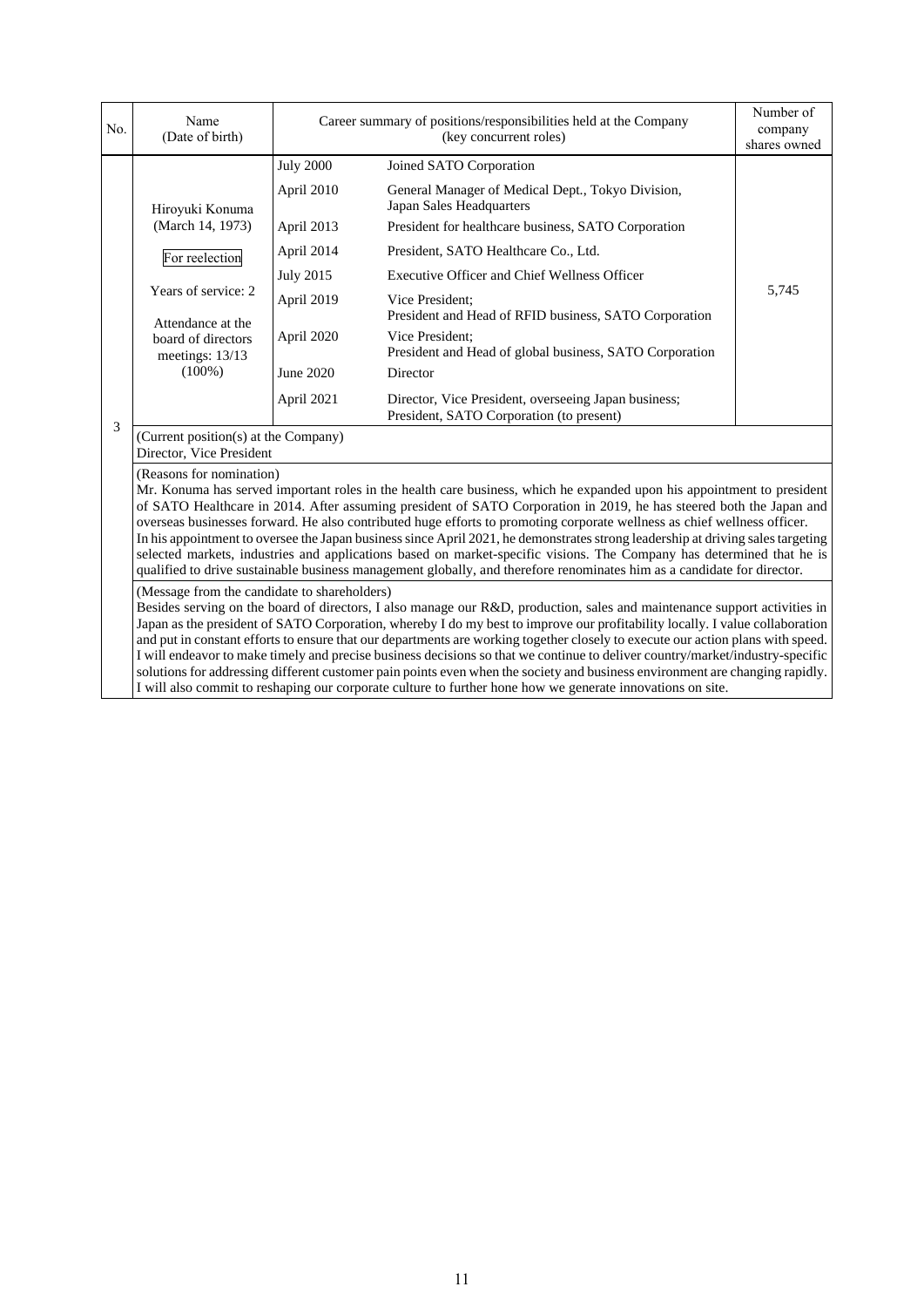| No. | Name<br>(Date of birth)                                                                                                                                                                                                                                                                                                                                                                                                                                                                                                                                                                                                                                                                                                                                                                                                                                                                                                                                                                   |                                                                                                                                                                                                                                                                                                                                                                                                                                                                                                                                                                                                                                                                                                                                                                                                                                                                                                                                                                                                                                                                                                                                      | Career summary of positions/responsibilities held at the Company<br>(key concurrent roles)<br>shares owned                                                                                                                                                                                                                                                                                                                                                                                                                                                                                                                                                                                                                     |        |  |  |
|-----|-------------------------------------------------------------------------------------------------------------------------------------------------------------------------------------------------------------------------------------------------------------------------------------------------------------------------------------------------------------------------------------------------------------------------------------------------------------------------------------------------------------------------------------------------------------------------------------------------------------------------------------------------------------------------------------------------------------------------------------------------------------------------------------------------------------------------------------------------------------------------------------------------------------------------------------------------------------------------------------------|--------------------------------------------------------------------------------------------------------------------------------------------------------------------------------------------------------------------------------------------------------------------------------------------------------------------------------------------------------------------------------------------------------------------------------------------------------------------------------------------------------------------------------------------------------------------------------------------------------------------------------------------------------------------------------------------------------------------------------------------------------------------------------------------------------------------------------------------------------------------------------------------------------------------------------------------------------------------------------------------------------------------------------------------------------------------------------------------------------------------------------------|--------------------------------------------------------------------------------------------------------------------------------------------------------------------------------------------------------------------------------------------------------------------------------------------------------------------------------------------------------------------------------------------------------------------------------------------------------------------------------------------------------------------------------------------------------------------------------------------------------------------------------------------------------------------------------------------------------------------------------|--------|--|--|
|     | Tatsuo Narumi<br>(February 24, 1952)<br>For reelection<br>Years of service: 14<br>Attendance at the<br>board of directors<br>meetings: 13/13<br>$(100\%)$                                                                                                                                                                                                                                                                                                                                                                                                                                                                                                                                                                                                                                                                                                                                                                                                                                 | August 2000<br>April 2001<br>June 2003<br>October 2005<br>January 2006<br><b>July 2007</b><br>June 2008<br><b>July 2009</b><br>January 2020<br>April 2021                                                                                                                                                                                                                                                                                                                                                                                                                                                                                                                                                                                                                                                                                                                                                                                                                                                                                                                                                                            | Joined the Company<br>Senior Manager of Secretary's Office<br>Senior Manager of Human Resources Dept., Administration<br><b>Division</b><br>Executive Officer and Senior Manager of Planning Dept.,<br>Corporate Planning Division<br>Executive Officer, General Manager of Corporate Planning<br>Division, and Senior Manager of Planning Dept.<br>Senior Executive Officer and General Manager of Corporate<br><b>Planning Division</b><br>Vice President and General Manager of Corporate Planning<br>Division<br>Director, Vice President, and General Manager of Corporate<br><b>Planning Division</b><br>Director (to present)<br>Chair of the Board<br>Chair of the Senior Executive Management Meeting (to<br>present) | 23,653 |  |  |
| 4   | (Current position(s) at the Company)<br>Director, Chair of the Senior Executive Management Meeting<br>(Reasons for nomination)<br>Mr. Narumi has served as the Company's executive officer for six years while heading its Corporate Planning Division, and<br>worked to strengthen corporate management foundations and governance frameworks since he became director in 2008. As<br>non-executive internal director, he chaired the board of directors until March 2021, collaborating with external directors to<br>ensure oversight of management decisions and business execution. In his appointment as Chair of the Senior Executive<br>Management Meeting since April 2021, he demonstrates strong leadership at steering the management team in the right<br>direction. The Company has determined that he is qualified to drive business management to further pursue globalization<br>and maximize customer value, and therefore renominates him as a candidate for director. |                                                                                                                                                                                                                                                                                                                                                                                                                                                                                                                                                                                                                                                                                                                                                                                                                                                                                                                                                                                                                                                                                                                                      |                                                                                                                                                                                                                                                                                                                                                                                                                                                                                                                                                                                                                                                                                                                                |        |  |  |
|     | (Message from the candidate to shareholders)<br>determining and resilient corporate culture.                                                                                                                                                                                                                                                                                                                                                                                                                                                                                                                                                                                                                                                                                                                                                                                                                                                                                              | Following SATO's transition to the Tokyo Stock Exchange's new prime market, our board of directors must take on a<br>stronger governance and leadership role to continue meeting the expectations of our shareholders and other stakeholders. As<br>a non-executive internal director who is familiar with the internal workings of the company, I have been working closely<br>with external directors and tapping their diverse knowledge to help the board perform its supervisory functions effectively.<br>After becoming Chair of the Senior Executive Management Meeting in April 2021, I also started working closely with our<br>executive team to ensure we discuss fundamental company management issues thoroughly for proper and comprehensive<br>decision-making. With my professional experience in human resource and labor relations, I contribute to the board's<br>Nomination and Remuneration Advisory Committees as a member of both committees, and from the current fiscal year,<br>initiated the launch of employee-led improvement activities utilizing SATO's very own Teiho system to create a more self- |                                                                                                                                                                                                                                                                                                                                                                                                                                                                                                                                                                                                                                                                                                                                |        |  |  |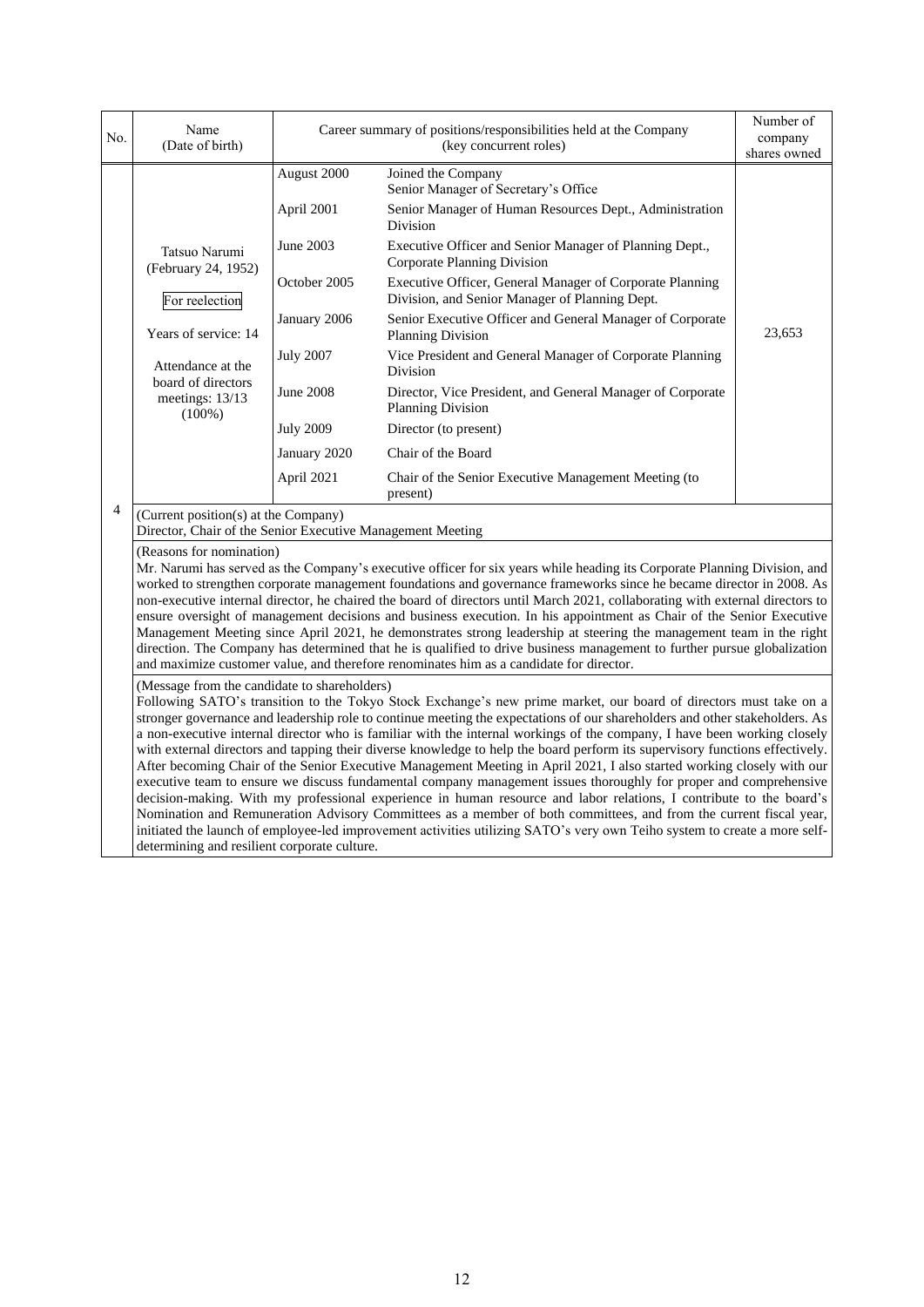| No. | Name<br>(Date of birth)                                                                                                                                                                                                                                                                                                                                                                                                                                                                                                                                                                                                                                                                                                                                                                                                                                                  |              | Career summary<br>(key concurrent roles)                                                                                                                                                                                                                                                   | Number of<br>company<br>shares owned |  |  |
|-----|--------------------------------------------------------------------------------------------------------------------------------------------------------------------------------------------------------------------------------------------------------------------------------------------------------------------------------------------------------------------------------------------------------------------------------------------------------------------------------------------------------------------------------------------------------------------------------------------------------------------------------------------------------------------------------------------------------------------------------------------------------------------------------------------------------------------------------------------------------------------------|--------------|--------------------------------------------------------------------------------------------------------------------------------------------------------------------------------------------------------------------------------------------------------------------------------------------|--------------------------------------|--|--|
|     |                                                                                                                                                                                                                                                                                                                                                                                                                                                                                                                                                                                                                                                                                                                                                                                                                                                                          | April 1980   | Full-time Lecturer, 1st Faculty of Liberal Arts, Hosei<br>University                                                                                                                                                                                                                       |                                      |  |  |
|     |                                                                                                                                                                                                                                                                                                                                                                                                                                                                                                                                                                                                                                                                                                                                                                                                                                                                          | April 1983   | Assistant Professor, 1st Faculty of Liberal Arts, Hosei<br>University                                                                                                                                                                                                                      |                                      |  |  |
|     |                                                                                                                                                                                                                                                                                                                                                                                                                                                                                                                                                                                                                                                                                                                                                                                                                                                                          | April 1986   | Exchange fellow, Peking University                                                                                                                                                                                                                                                         |                                      |  |  |
|     |                                                                                                                                                                                                                                                                                                                                                                                                                                                                                                                                                                                                                                                                                                                                                                                                                                                                          | April 1991   | Professor, 1st Faculty of Liberal Arts, Hosei University                                                                                                                                                                                                                                   |                                      |  |  |
|     |                                                                                                                                                                                                                                                                                                                                                                                                                                                                                                                                                                                                                                                                                                                                                                                                                                                                          | April 1993   | Overseas fellow, University of Oxford                                                                                                                                                                                                                                                      |                                      |  |  |
|     |                                                                                                                                                                                                                                                                                                                                                                                                                                                                                                                                                                                                                                                                                                                                                                                                                                                                          | April 2003   | Professor, Department of Media and Communication<br>Studies, Faculty of Social Sciences, Hosei University                                                                                                                                                                                  |                                      |  |  |
|     | Yuko Tanaka                                                                                                                                                                                                                                                                                                                                                                                                                                                                                                                                                                                                                                                                                                                                                                                                                                                              | June 2004    | External Director of the Company (to present)                                                                                                                                                                                                                                              |                                      |  |  |
|     | (January 30, 1952)                                                                                                                                                                                                                                                                                                                                                                                                                                                                                                                                                                                                                                                                                                                                                                                                                                                       | April 2007   | Professor, International Japanese Studies Institute (graduate<br>school), Hosei University                                                                                                                                                                                                 |                                      |  |  |
|     | For reelection                                                                                                                                                                                                                                                                                                                                                                                                                                                                                                                                                                                                                                                                                                                                                                                                                                                           | June 2009    | Director, Suntory Foundation for Arts (to present)                                                                                                                                                                                                                                         |                                      |  |  |
|     | Independent                                                                                                                                                                                                                                                                                                                                                                                                                                                                                                                                                                                                                                                                                                                                                                                                                                                              | April 2010   | Chairperson, International Japanese Studies Institute<br>(graduate school) management committee, Hosei University                                                                                                                                                                          |                                      |  |  |
|     | External                                                                                                                                                                                                                                                                                                                                                                                                                                                                                                                                                                                                                                                                                                                                                                                                                                                                 | April 2012   | Dean, Faculty of Social Sciences, Hosei University                                                                                                                                                                                                                                         | 3,230                                |  |  |
|     | Years of service: 18                                                                                                                                                                                                                                                                                                                                                                                                                                                                                                                                                                                                                                                                                                                                                                                                                                                     | April 2014   | President and Chief Trustee, Hosei University<br>Trustee, Japan University Accreditation Association                                                                                                                                                                                       |                                      |  |  |
|     | Attendance at the<br>board of directors                                                                                                                                                                                                                                                                                                                                                                                                                                                                                                                                                                                                                                                                                                                                                                                                                                  | June 2014    | Executive Director, The Japan Association of Private<br>Universities and Colleges                                                                                                                                                                                                          |                                      |  |  |
|     | meetings: 13/13                                                                                                                                                                                                                                                                                                                                                                                                                                                                                                                                                                                                                                                                                                                                                                                                                                                          | October 2017 | Trustee, The Open University of Japan                                                                                                                                                                                                                                                      |                                      |  |  |
| 5   | $(100\%)$                                                                                                                                                                                                                                                                                                                                                                                                                                                                                                                                                                                                                                                                                                                                                                                                                                                                | April 2020   | Managing Trustee, Japan University Accreditation<br>Association<br>Director, Hosei University Museum                                                                                                                                                                                       |                                      |  |  |
|     |                                                                                                                                                                                                                                                                                                                                                                                                                                                                                                                                                                                                                                                                                                                                                                                                                                                                          | April 2021   | Professor Emeritus, Hosei University (to present)<br>Project Professor, Hosei University Research Center for<br>Edo-Tokyo Studies (to present)<br>Chairperson, Tokyo's Council for Gender Equality (to<br>present)<br>Chair of the Company's Nomination Advisory Committee<br>(to present) |                                      |  |  |
|     |                                                                                                                                                                                                                                                                                                                                                                                                                                                                                                                                                                                                                                                                                                                                                                                                                                                                          | June 2021    | Director, Japan Massive Open Online Education Promotion<br>Council (to present)                                                                                                                                                                                                            |                                      |  |  |
|     | (Current position(s) at the Company)<br>Director, Chair of the Nomination Advisory Committee                                                                                                                                                                                                                                                                                                                                                                                                                                                                                                                                                                                                                                                                                                                                                                             |              |                                                                                                                                                                                                                                                                                            |                                      |  |  |
|     | (Reasons for nomination and expected roles)<br>Ms. Tanaka possesses extensive experience as university professor and president, coupled with broad insights about diversity<br>management, which she taps actively to make statements during deliberations at the board of directors meetings. In her<br>appointment as Chair of the Company's Nomination Advisory Committee since April 2021, she also proactively offers<br>opinions and suggestions on diversity management to lead the committee. While she has no experience in corporate<br>management other than serving on the Company's board, the Company believes that she is capable of providing qualified<br>advice on driving sustainable business management globally given her specialization and performance as aforementioned,<br>and therefore renominates her as a candidate for external director. |              |                                                                                                                                                                                                                                                                                            |                                      |  |  |
|     | (Message from the candidate to shareholders)                                                                                                                                                                                                                                                                                                                                                                                                                                                                                                                                                                                                                                                                                                                                                                                                                             |              |                                                                                                                                                                                                                                                                                            |                                      |  |  |
|     | As the coronavirus pandemic changes many aspects of our society, SATO continues to further innovate and advance its auto-<br>ID technologies for supporting logistics and health care needs in people's lives to contribute to a better society. Technological<br>and organizational innovations require ideas coming from a diverse workforce with individuals of different competencies,<br>sensibilities and values. Talent development must, therefore, take into account diversity including but not limited to gender,<br>nationality, ethnicity and competency. More importantly, female employees must also be empowered to take up different                                                                                                                                                                                                                    |              |                                                                                                                                                                                                                                                                                            |                                      |  |  |
|     | and enterprise quality.                                                                                                                                                                                                                                                                                                                                                                                                                                                                                                                                                                                                                                                                                                                                                                                                                                                  |              | positions in the company. I will work even harder in these areas to help SATO become a company with outstanding versatility                                                                                                                                                                |                                      |  |  |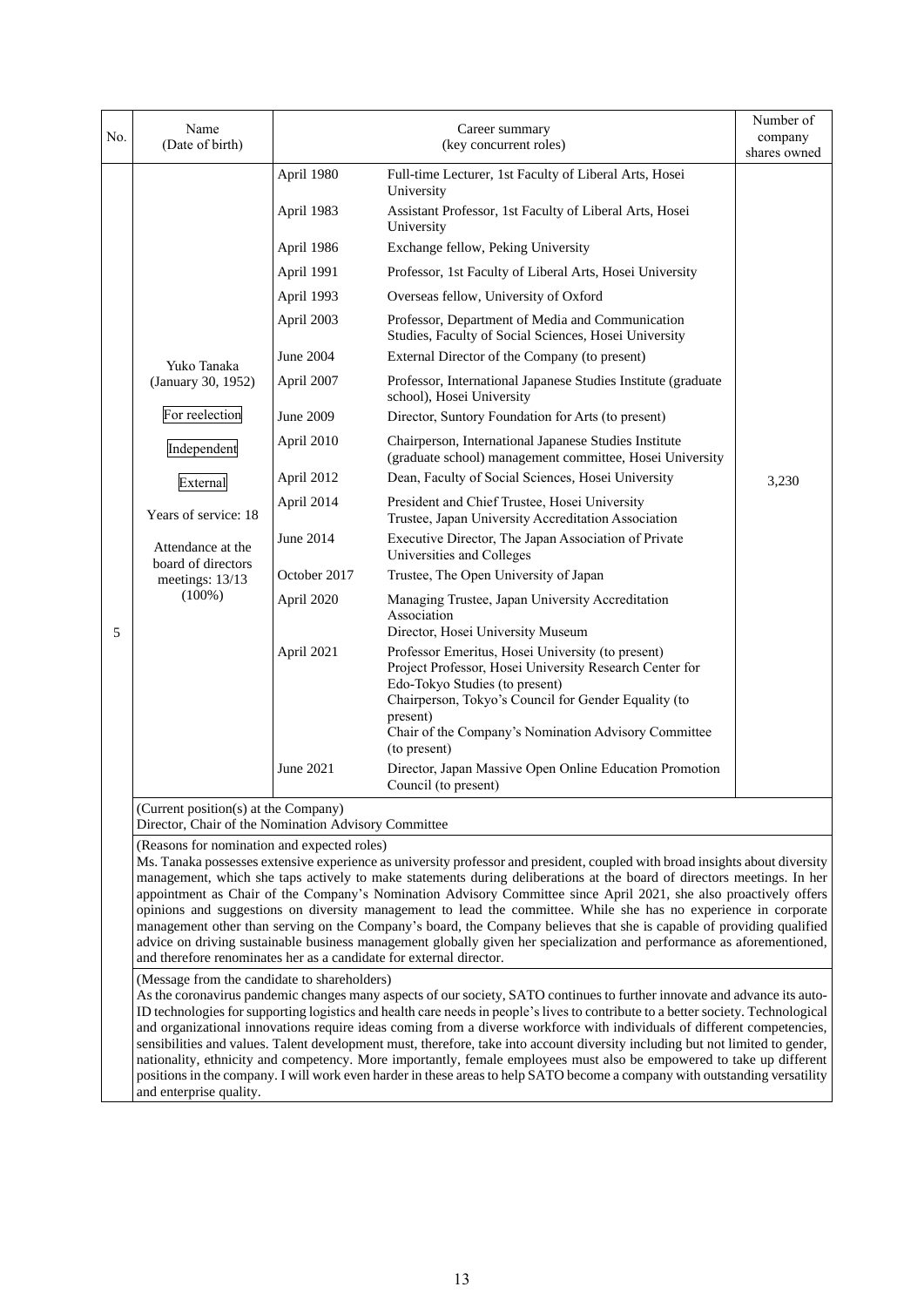| No. | Name<br>(Date of birth)                                                                                                                                                                                                                                                                                                                                                                                                                                                                                                                                                                                                                                                                                                                               |                                  | Career summary<br>(key concurrent roles)                                                                  | Number of<br>company<br>shares owned |  |  |
|-----|-------------------------------------------------------------------------------------------------------------------------------------------------------------------------------------------------------------------------------------------------------------------------------------------------------------------------------------------------------------------------------------------------------------------------------------------------------------------------------------------------------------------------------------------------------------------------------------------------------------------------------------------------------------------------------------------------------------------------------------------------------|----------------------------------|-----------------------------------------------------------------------------------------------------------|--------------------------------------|--|--|
|     |                                                                                                                                                                                                                                                                                                                                                                                                                                                                                                                                                                                                                                                                                                                                                       | <b>July 1979</b><br>January 1984 | Joined McKinsey & Company<br>Partner, McKinsey & Company                                                  |                                      |  |  |
|     |                                                                                                                                                                                                                                                                                                                                                                                                                                                                                                                                                                                                                                                                                                                                                       | <b>June 1988</b>                 | Director for product development, UCC Ueshima Coffee<br>Co., Ltd.                                         |                                      |  |  |
|     | Ryoji Itoh<br>(January 14, 1952)                                                                                                                                                                                                                                                                                                                                                                                                                                                                                                                                                                                                                                                                                                                      | September 1990                   | Representative Director, Schroder Ventures K.K.                                                           |                                      |  |  |
|     | For reelection                                                                                                                                                                                                                                                                                                                                                                                                                                                                                                                                                                                                                                                                                                                                        | <b>May 2000</b>                  | Project Professor, Graduate School of Media and<br>Governance, Keio University                            |                                      |  |  |
|     |                                                                                                                                                                                                                                                                                                                                                                                                                                                                                                                                                                                                                                                                                                                                                       | January 2001                     | President, Bain & Company Japan, Inc.                                                                     |                                      |  |  |
|     | Independent<br>External                                                                                                                                                                                                                                                                                                                                                                                                                                                                                                                                                                                                                                                                                                                               | April 2006                       | Representative Director, Planet Plan. Co., Ltd.<br>(to present)                                           | 2,606                                |  |  |
|     |                                                                                                                                                                                                                                                                                                                                                                                                                                                                                                                                                                                                                                                                                                                                                       | <b>June 2008</b>                 | External Director of the Company                                                                          |                                      |  |  |
|     | Years of service: 8                                                                                                                                                                                                                                                                                                                                                                                                                                                                                                                                                                                                                                                                                                                                   | May 2012                         | External Director, Renown Incorporated                                                                    |                                      |  |  |
|     | Attendance at the<br>board of directors<br>meetings: 13/13<br>$(100\%)$                                                                                                                                                                                                                                                                                                                                                                                                                                                                                                                                                                                                                                                                               | January 2013                     | Representative Director, El Sol Business Advisor<br>Corporation                                           |                                      |  |  |
| 6   |                                                                                                                                                                                                                                                                                                                                                                                                                                                                                                                                                                                                                                                                                                                                                       | June 2014                        | External Director of the Company (to present)<br>External Director, H.U. Group Holdings Inc. (to present) |                                      |  |  |
|     |                                                                                                                                                                                                                                                                                                                                                                                                                                                                                                                                                                                                                                                                                                                                                       | April 2020                       | Part-time Lecturer, Faculty of Policy Management, Keio<br>University                                      |                                      |  |  |
|     |                                                                                                                                                                                                                                                                                                                                                                                                                                                                                                                                                                                                                                                                                                                                                       | April 2021                       | Senior Researcher, Keio Research Institute at SFC (to<br>present)                                         |                                      |  |  |
|     | (Current position(s) at the Company)<br>Director                                                                                                                                                                                                                                                                                                                                                                                                                                                                                                                                                                                                                                                                                                      |                                  |                                                                                                           |                                      |  |  |
|     | (Reasons for nomination and expected roles)<br>Mr. Itoh possesses extensive experience and broad insights as corporate executive and graduate school professor, tapping<br>them actively to offer opinions and recommendations on business-critical matters during deliberations at the board of<br>directors meetings with an awareness of strengthening governance frameworks. He also proactively gives guidance from<br>various perspectives to the Company's Nomination and Remuneration Advisory Committees which he joined in April 2021.<br>The Company believes that he is capable of providing qualified advice on driving sustainable business management globally,<br>and therefore renominates him as a candidate for external director. |                                  |                                                                                                           |                                      |  |  |
|     | (Message from the candidate to shareholders)<br>As digital transformation makes its way into the business world with increasing speed, I believe the SATO Group's social<br>mission to collect small data will grow increasingly important. I will work to spread this corporate identity worldwide to<br>contribute to the development of the global society, ensuring that it will translate to creation of shareholder value by<br>maintaining and strengthening corporate governance from an independent standpoint to achieve further growth for the SATO<br>Group in a strategic manner.                                                                                                                                                        |                                  |                                                                                                           |                                      |  |  |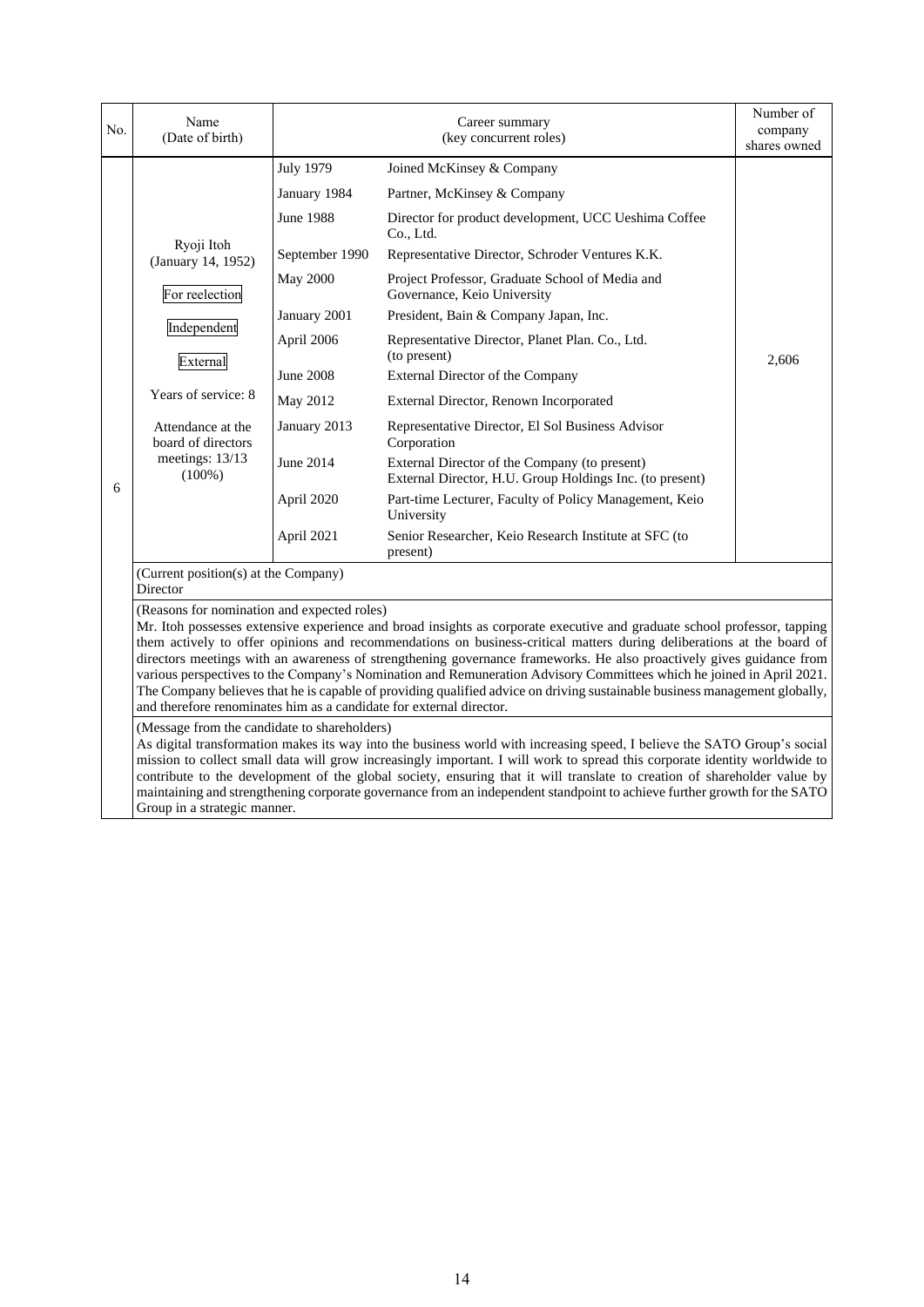| No. | Name<br>(Date of birth)                                                                                                                                                                                                                                                                                                                                                                                                                                                                                                                                                                                                                                                                                                                                                                                                                                                                             |              | Career summary<br>(key concurrent roles)                                                                          | Number of<br>company<br>shares owned |  |
|-----|-----------------------------------------------------------------------------------------------------------------------------------------------------------------------------------------------------------------------------------------------------------------------------------------------------------------------------------------------------------------------------------------------------------------------------------------------------------------------------------------------------------------------------------------------------------------------------------------------------------------------------------------------------------------------------------------------------------------------------------------------------------------------------------------------------------------------------------------------------------------------------------------------------|--------------|-------------------------------------------------------------------------------------------------------------------|--------------------------------------|--|
|     |                                                                                                                                                                                                                                                                                                                                                                                                                                                                                                                                                                                                                                                                                                                                                                                                                                                                                                     | March 1984   | Graduated from the Legal Training and Research Institute                                                          |                                      |  |
|     | Hideo Yamada<br>(January 23, 1952)<br>For reelection                                                                                                                                                                                                                                                                                                                                                                                                                                                                                                                                                                                                                                                                                                                                                                                                                                                | April 1984   | Registered as attorney (Daini Tokyo Bar Association)                                                              |                                      |  |
|     |                                                                                                                                                                                                                                                                                                                                                                                                                                                                                                                                                                                                                                                                                                                                                                                                                                                                                                     | October 1992 | President, Hideo Yamada Law Office (currently Yamada &<br>Ozaki Law Office) (to present)                          |                                      |  |
|     |                                                                                                                                                                                                                                                                                                                                                                                                                                                                                                                                                                                                                                                                                                                                                                                                                                                                                                     | May 1998     | External Audit & Supervisory Board Member, Taiyo<br>Chemical Industry Co., Ltd. (to present)                      |                                      |  |
|     |                                                                                                                                                                                                                                                                                                                                                                                                                                                                                                                                                                                                                                                                                                                                                                                                                                                                                                     | June 2004    | External Director of the Company                                                                                  |                                      |  |
| 7   |                                                                                                                                                                                                                                                                                                                                                                                                                                                                                                                                                                                                                                                                                                                                                                                                                                                                                                     | March 2006   | External Director, Lion Corporation                                                                               |                                      |  |
|     | Independent                                                                                                                                                                                                                                                                                                                                                                                                                                                                                                                                                                                                                                                                                                                                                                                                                                                                                         | June 2007    | External Audit & Supervisory Board Member, Ishii Food<br>Co., Ltd.                                                |                                      |  |
|     | External                                                                                                                                                                                                                                                                                                                                                                                                                                                                                                                                                                                                                                                                                                                                                                                                                                                                                            |              | External Audit & Supervisory Board Member, Mikuni<br>Corporation                                                  | 2,062                                |  |
|     | Years of service: 7                                                                                                                                                                                                                                                                                                                                                                                                                                                                                                                                                                                                                                                                                                                                                                                                                                                                                 | March 2009   | External Director, Hulic Co., Ltd. (to present)                                                                   |                                      |  |
|     | Attendance at the<br>board of directors<br>meetings: 13/13<br>$(100\%)$                                                                                                                                                                                                                                                                                                                                                                                                                                                                                                                                                                                                                                                                                                                                                                                                                             | April 2010   | Executive Governor, Japan Federation of Bar Associations                                                          |                                      |  |
|     |                                                                                                                                                                                                                                                                                                                                                                                                                                                                                                                                                                                                                                                                                                                                                                                                                                                                                                     | April 2014   | Vice President, Japan Federation of Bar Associations<br>Chairperson, Daini Tokyo Bar Association                  |                                      |  |
|     |                                                                                                                                                                                                                                                                                                                                                                                                                                                                                                                                                                                                                                                                                                                                                                                                                                                                                                     | June 2015    | External Director of the Company (to present)<br>Chairperson, Akiko Tachibana Memorial Foundation<br>(to present) |                                      |  |
|     |                                                                                                                                                                                                                                                                                                                                                                                                                                                                                                                                                                                                                                                                                                                                                                                                                                                                                                     | June 2016    | External Director, Mikuni Corporation (to present)                                                                |                                      |  |
|     |                                                                                                                                                                                                                                                                                                                                                                                                                                                                                                                                                                                                                                                                                                                                                                                                                                                                                                     | April 2021   | Chair of the Company's Board of Directors (to present)                                                            |                                      |  |
|     | (Current position(s) at the Company)<br>Director, Chair of the Board                                                                                                                                                                                                                                                                                                                                                                                                                                                                                                                                                                                                                                                                                                                                                                                                                                |              |                                                                                                                   |                                      |  |
|     | (Reasons for nomination and expected roles)<br>Mr. Yamada possesses extensive experience and broad insights as an attorney at law, tapping them actively to offer opinions<br>and recommendations on business-critical matters during deliberations at the board of directors meetings from the<br>perspective of meeting stakeholders' expectations. He also works to ensure effective management oversight as Chair of the<br>Company's board of directors, a position to which he was appointed in April 2021. While he has no experience in corporate<br>management other than serving on company boards as an external member, the Company believes that he is capable of<br>providing qualified advice on driving sustainable business management globally given his specialization and performance<br>as aforementioned, and therefore renominates him as a candidate for external director. |              |                                                                                                                   |                                      |  |
|     | (Message from the candidate to shareholders)<br>With the pandemic dragging on for a third year and the recent Ukraine crisis, the world is changing quickly. It is in times<br>like this when the global economy faces unpredictable challenges that SATO must go back to its basics and run business on<br>a solid footing. I hope to play my part in helping SATO grow into a global company that befits its listing on the Tokyo Stock<br>Exchange's new prime market.                                                                                                                                                                                                                                                                                                                                                                                                                           |              |                                                                                                                   |                                      |  |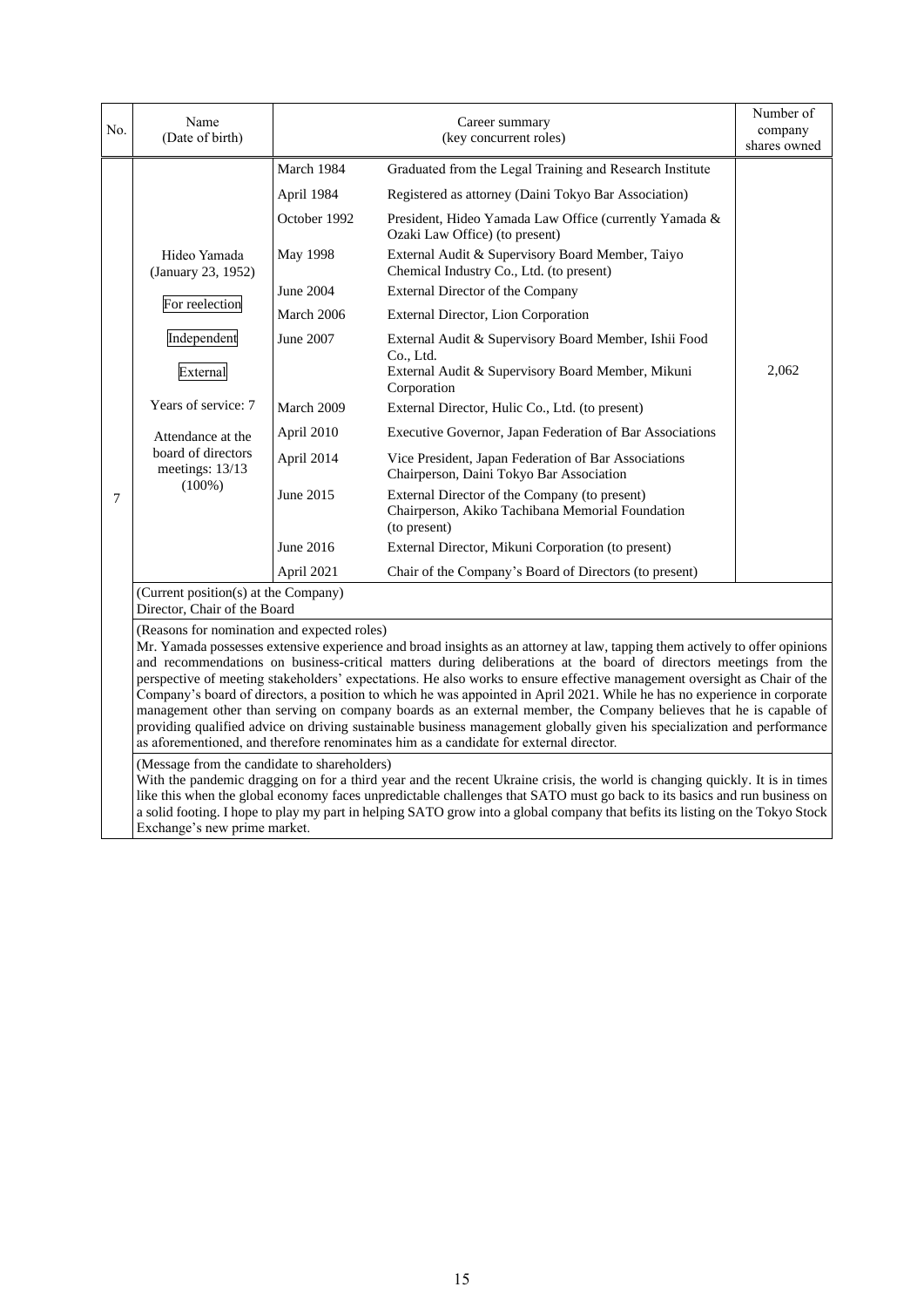| No. | Name<br>(Date of birth)                                                                                                                                                                                                                                                                                                                                                                                                                                                                                                                                                                                                                                                                                                  |              | Career summary<br>(key concurrent roles)                                                                | Number of<br>company<br>shares owned |  |
|-----|--------------------------------------------------------------------------------------------------------------------------------------------------------------------------------------------------------------------------------------------------------------------------------------------------------------------------------------------------------------------------------------------------------------------------------------------------------------------------------------------------------------------------------------------------------------------------------------------------------------------------------------------------------------------------------------------------------------------------|--------------|---------------------------------------------------------------------------------------------------------|--------------------------------------|--|
|     |                                                                                                                                                                                                                                                                                                                                                                                                                                                                                                                                                                                                                                                                                                                          | March 2004   | Representative Director and President, Lion Corporation                                                 |                                      |  |
| 8   | Sadayoshi Fujishige<br>(January 1, 1947)                                                                                                                                                                                                                                                                                                                                                                                                                                                                                                                                                                                                                                                                                 | January 2012 | Representative Director and Chairperson, Lion Corporation                                               |                                      |  |
|     |                                                                                                                                                                                                                                                                                                                                                                                                                                                                                                                                                                                                                                                                                                                          | April 2012   | External Director, Showa Nishikawa Co., Ltd. (to present)                                               |                                      |  |
|     |                                                                                                                                                                                                                                                                                                                                                                                                                                                                                                                                                                                                                                                                                                                          | June 2014    | Chairperson, Japan Table Tennis Association (to present)                                                |                                      |  |
|     | For reelection                                                                                                                                                                                                                                                                                                                                                                                                                                                                                                                                                                                                                                                                                                           | March 2016   | Advisor, Lion Corporation                                                                               |                                      |  |
|     | Independent                                                                                                                                                                                                                                                                                                                                                                                                                                                                                                                                                                                                                                                                                                              | June 2016    | Chairperson, Advertising Council Japan (to present)                                                     |                                      |  |
|     |                                                                                                                                                                                                                                                                                                                                                                                                                                                                                                                                                                                                                                                                                                                          | May 2019     | Chairperson, Japan Marketing Association (to present)                                                   |                                      |  |
|     | External<br>Years of service: 2                                                                                                                                                                                                                                                                                                                                                                                                                                                                                                                                                                                                                                                                                          | June 2020    | External Director of the Company (to present)<br>External Director, Nitto Boseki Co., Ltd. (to present) | 1.706                                |  |
|     |                                                                                                                                                                                                                                                                                                                                                                                                                                                                                                                                                                                                                                                                                                                          | March 2021   | Special Advisor, Lion Corporation (to present)                                                          |                                      |  |
|     | Attendance at the<br>board of directors<br>meetings: 13/13<br>$(100\%)$                                                                                                                                                                                                                                                                                                                                                                                                                                                                                                                                                                                                                                                  | April 2021   | Chair of the Company's Remuneration Advisory Committee<br>(to present)                                  |                                      |  |
|     |                                                                                                                                                                                                                                                                                                                                                                                                                                                                                                                                                                                                                                                                                                                          | June 2021    | External Director, TV Asahi Holdings Corporation (to<br>present)                                        |                                      |  |
|     |                                                                                                                                                                                                                                                                                                                                                                                                                                                                                                                                                                                                                                                                                                                          |              | External Audit & Supervisory Board Member, TV Asahi<br>Corporation (to present)                         |                                      |  |
|     | (Current position(s) at the Company)<br>Director, Chair of the Remuneration Advisory Committee                                                                                                                                                                                                                                                                                                                                                                                                                                                                                                                                                                                                                           |              |                                                                                                         |                                      |  |
|     | (Reasons for nomination and expected roles)<br>Mr. Fujishige possesses extensive experience and deep insights as corporate executive. Having engaged in marketing/<br>product planning for many years and led the development of eco-friendly products, he is profoundly knowledgeable about<br>environmental issues and the social role of companies. He also demonstrates strong leadership as Chair of the Company's<br>Remuneration Advisory Committee, a new position to which he was appointed in April 2021. The Company believes that<br>he is capable of providing qualified advice on driving sustainable business management globally, and therefore renominates<br>him as a candidate for external director. |              |                                                                                                         |                                      |  |
|     | (Message from the candidate to shareholders)<br>Companies depend on genbaryoku (on-site capabilities). Outstanding genbaryoku is what makes a company strong and its<br>continuous developments possible. When we have different businesses linking up their site operations dynamically with one<br>another, new values can be generated to improve productivity across our society.<br>I understand SATO is a company that provides products and services for businesses to solve critical on-site issues, heighten<br>genbaryoku, and create new values. As external director, I will do what I can to help SATO Group contribute to the<br>development of society.                                                   |              |                                                                                                         |                                      |  |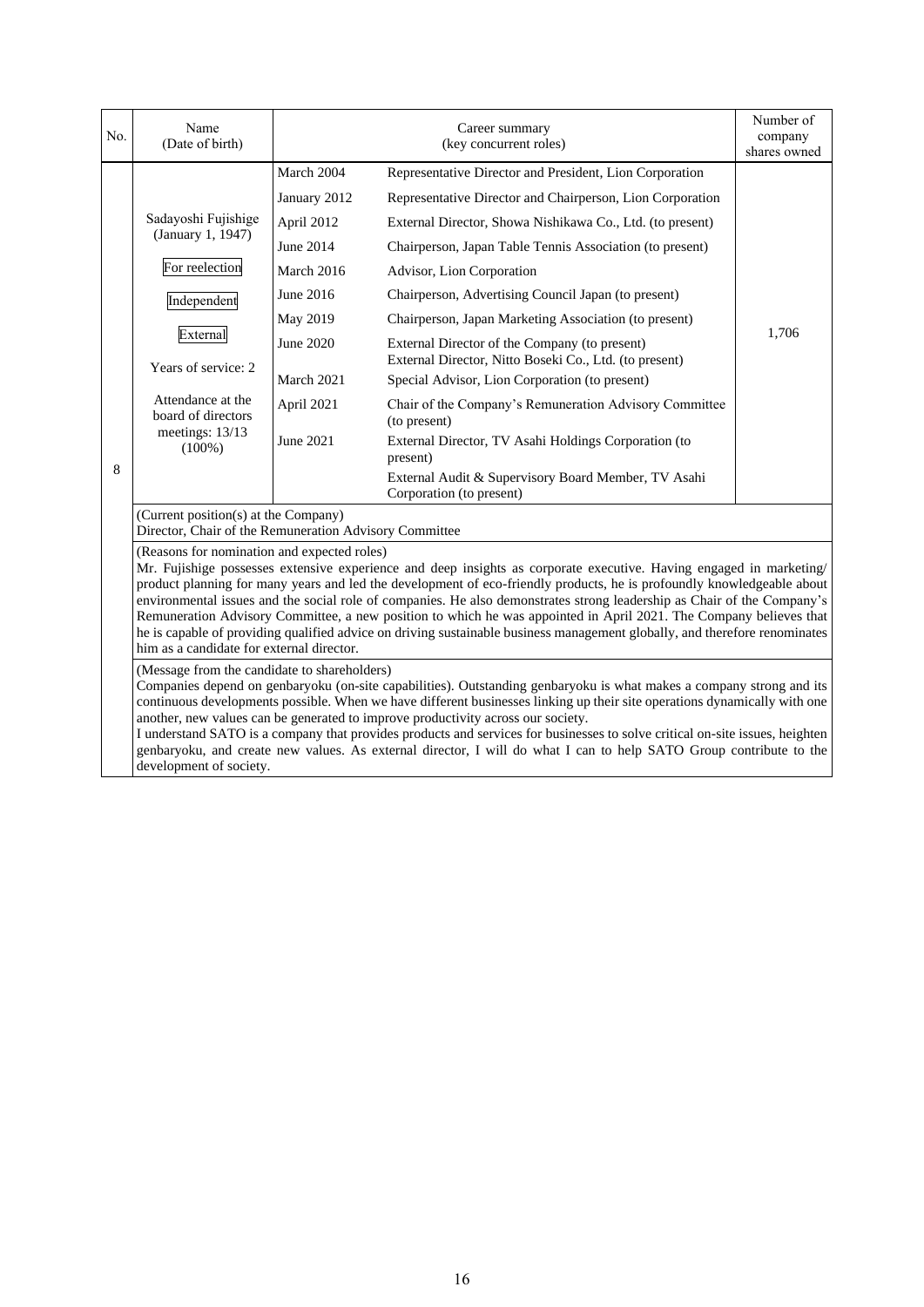| No. | Name<br>(Date of birth)                                                                                                                                                                                                                                                                                                                                                                                                                                                                                                                                                                                                                                                                                                          |                                                                                                                                                 | Career summary<br>(key concurrent roles)                                                                                                                                                                                                                                                                                                                                                                                                                                                                                                                                                                                                                                                                                                                              | Number of<br>company<br>shares owned |  |
|-----|----------------------------------------------------------------------------------------------------------------------------------------------------------------------------------------------------------------------------------------------------------------------------------------------------------------------------------------------------------------------------------------------------------------------------------------------------------------------------------------------------------------------------------------------------------------------------------------------------------------------------------------------------------------------------------------------------------------------------------|-------------------------------------------------------------------------------------------------------------------------------------------------|-----------------------------------------------------------------------------------------------------------------------------------------------------------------------------------------------------------------------------------------------------------------------------------------------------------------------------------------------------------------------------------------------------------------------------------------------------------------------------------------------------------------------------------------------------------------------------------------------------------------------------------------------------------------------------------------------------------------------------------------------------------------------|--------------------------------------|--|
| 9   | Yoshiko Nonogaki<br>(July 31, 1957)<br>For reelection<br>Independent<br>External<br>Years of service: 1<br>Attendance at the<br>board of directors<br>meetings: 10/10*<br>$(100\%)$                                                                                                                                                                                                                                                                                                                                                                                                                                                                                                                                              | April 1980<br>September 1992<br><b>July 1994</b><br>April 1999<br>April 2006<br>April 2009<br>April 2013<br>June 2019<br>June 2020<br>June 2021 | Joined Sony Corporation<br>President and Representative Director, Sony Poland sp. z<br>0.0.<br>General Manager, Sales and Marketing Department,<br>Recording Media and Energy Company, Sony Corporation<br>General Manager, Planning and Marketing Department,<br>Personal IT Network Company, Sony Corporation<br>General Manager, Business Planning Department, Business<br>and Professional Solutions Group, Sony Corporation<br>Senior General Manager, Planning and Marketing Division,<br>Business and Professional Solutions Group, Sony<br>Corporation<br>Director, Global Diversity, Sony Corporation<br>External Director, Nifco Inc. (to present)<br>External Director, GS Yuasa Corporation (to present)<br>External Director of the Company (to present) | $\mathbf{0}$                         |  |
|     | (Current position(s) at the Company)<br>Director                                                                                                                                                                                                                                                                                                                                                                                                                                                                                                                                                                                                                                                                                 |                                                                                                                                                 |                                                                                                                                                                                                                                                                                                                                                                                                                                                                                                                                                                                                                                                                                                                                                                       |                                      |  |
|     | (Reasons for nomination and expected roles)<br>Ms. Nonogaki possesses business experience, managerial experience from running overseas subsidiaries, and extensive board<br>experience from serving as external director for other companies. She also proactively gives guidance from various<br>perspectives to the Company's Remuneration Advisory Committee which she joined in June 2021. The Company believes<br>that she is capable of supporting the board's function in providing oversight of business execution from a fair and objective<br>position based on her experience and broad insights, and therefore renominates her as a candidate for external director.<br>(Message from the candidate to shareholders) |                                                                                                                                                 |                                                                                                                                                                                                                                                                                                                                                                                                                                                                                                                                                                                                                                                                                                                                                                       |                                      |  |
|     | I am honored to be selected as an external director candidate for SATO, a company that has grown through value creation<br>backed by its auto-ID technologies and on-site capabilities. Even as pandemics, climate changes and other disruptive shocks<br>reshape our world, I believe that SATO can continue to cement its growth by delivering solutions for customers based on its<br>corporate motto of Ceaseless Creativity. I hope to contribute my experience and efforts toward improving the company's<br>corporate value in a sound and sustainable manner.<br>*M. Minimulate the days from the coding the number of mostly resident definite account dependent of display following                                   |                                                                                                                                                 |                                                                                                                                                                                                                                                                                                                                                                                                                                                                                                                                                                                                                                                                                                                                                                       |                                      |  |

\*Ms. Nonogaki's attendance figure is based on the number of meetings conducted after she assumed her post as director following last year's annual general meeting of shareholders.